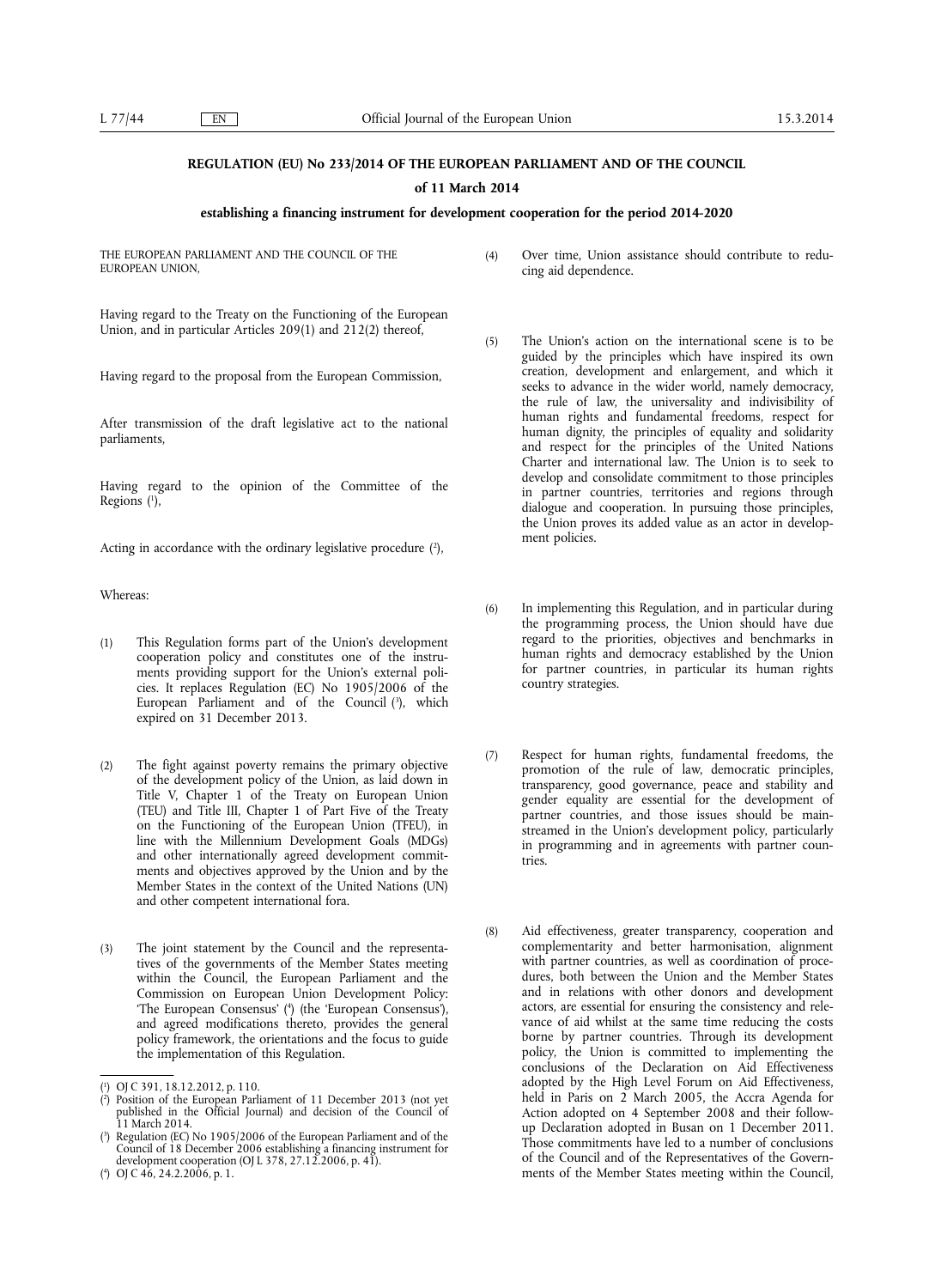such as the EU Code of Conduct on Complementarity and Division of Labour in Development Policy and the Operational Framework on Aid Effectiveness. Efforts and procedures for achieving joint programming should be reinforced.

- (9) Union assistance should support the Joint Africa-EU Strategy, adopted at the EU-Africa Summit on 8-9 December 2007 in Lisbon and subsequent modifications and additions thereto, based on the shared vision, principles and objectives underpinning the Africa-EU Strategic Partnership.
- (10) The Union and the Member States should improve the consistency, coordination and complementarity of their respective policies on development cooperation, in particular by responding to partner countries' and regions' priorities at country and at regional level. To ensure that the Union's development cooperation policy and that of the Member States complement and reinforce each other, and to ensure cost-effective aid delivery while avoiding overlaps and gaps, it is both urgent and appropriate to provide for joint programming procedures which should be implemented whenever possible and relevant.
- (11) The Union's policy and international action for development cooperation are guided by the MDGs such as the eradication of extreme poverty and hunger, including any subsequent modifications thereto, and by the development objectives, principles and commitments approved by the Union and the Member States, including in the context of their cooperation within the UN and other competent international fora in the field of development cooperation. The Union's policy and international action are also guided by its commitments and obligations concerning human rights and development, including the Universal Declaration on Human Rights, the International Covenant on Civil and Political Rights, the International Covenant on Economic, Social and Cultural Rights, the Convention on the Elimination of All Forms of Discrimination against Women, the UN Convention on the Rights of the Child, and the UN Declaration on the Right to Development.
- (12) The Union is strongly committed to gender equality as a human right, a question of social justice and a core value of the Union's development policy. Gender equality is central to the achievement of all MDGs. On 14 June 2010, the Council endorsed the EU Plan of Action 2010-2015 on Gender Equality and Women's Empowerment in Development.

(13) The Union should, as a matter of high priority, promote a comprehensive approach in response to crisis and disaster and to conflict-affected and fragile situations, including those of transition and post-crisis. This should, in particular, build on the Council conclusions of 19 November 2007 on an EU response to situations of fragility and the conclusions of the Council and the Representatives of the Governments of the Member States meeting within the Council, also dated 19 November 2007, on security and development, as well as build on the Council conclusions of 20 June 2011 on conflict prevention, as well as any relevant subsequent conclusions.

(14) Particularly in those situations where needs are most urgent and poverty both most widespread and deepest, Union support should be geared at strengthening the resilience of countries and their populations to adverse events. That should be done through the appropriate mix of approaches, responses and instruments, in particular by ensuring that the security-oriented, humanitarian and development approaches are balanced, consistent and effectively coordinated, thereby linking relief, rehabilitation and development.

(15) Union assistance should focus on where it has more impact, having regard to its capacity to act on a global scale and to respond to global challenges such as poverty eradication, sustainable and inclusive development and worldwide promotion of democracy, good governance, human rights and the rule of law, its long-term and predictable commitment to development assistance and its role in coordinating with the Member States. To ensure such impact, the principle of differentiation should be applied, not only at the level of fund allocation, but also at the level of programming, to ensure that bilateral development cooperation targets partner countries most in need, including fragile States and States with high vulnerability, and with limited capacity to access other sources of financing to support their own development. The Union should engage in new partnerships with countries that graduate from bilateral aid programmes, notably on the basis of regional and thematic programmes under this instrument and other thematic Union instruments for financing external action, in particular the Partnership Instrument for cooperation with third countries as established by Regulation (EU) No 234/2014 of the European Parliament and of the Council ( 1 ) (the 'Partnership Instrument').

<sup>(</sup> 1 ) Regulation (EU) No 234/2014 of the European Parliament and of the Council of 11 March 2014 establishing a Partnership Instrument for cooperation with third countries (see page 77 of this Official Journal).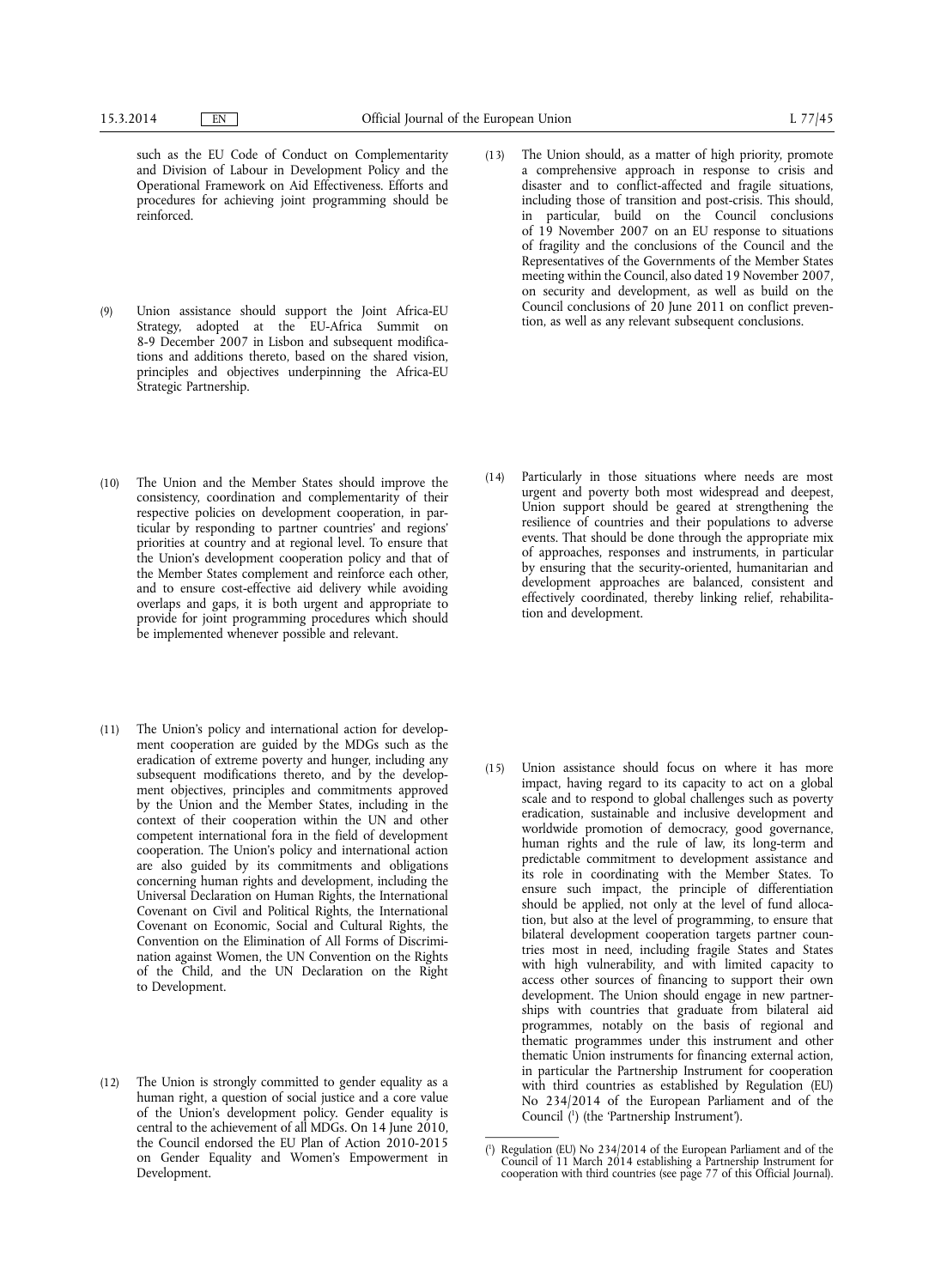- (16) The Union should seek the most efficient use of available resources in order to optimise the impact of its external action. That should be achieved through a comprehensive approach for each country based on coherence and complementarity between the Union's instruments for external action, as well as the creation of synergies between this instrument, other Union instruments for financing external action and other policies of the Union. This should further entail mutual reinforcement of the programmes devised under the instruments for financing external action. While striving for overall consistency of the Union's external action in accordance with Article 21 TEU, the Union is to ensure policy coherence for development as required by Article 208 TFEU.
- (17) While respecting the principle of policy coherence for development, this Regulation should allow for enhanced consistency between Union policies. It should also enable full alignment with partner countries and regions by using, where possible, as the basis for the programming of the Union's action, national development plans or similar comprehensive development documents, adopted with the involvement of national and regional bodies concerned. It should furthermore pursue better coordination amongst donors, in particular between the Union and the Member States, through joint programming.
- (18) In a globalised world, different internal Union policies such as environment, climate change, promotion of renewable energies, employment (including decent work for all), gender equality, energy, water, transport, health, education, justice and security, culture, research and innovation, information society, migration and agriculture and fisheries are increasingly becoming part of the Union's external action.
- (19) A strategy for smart, sustainable and inclusive growth, i.e. involving growth patterns that enhance social, economic and territorial cohesion and enable the poor to increase their contribution to, and benefit from, national wealth, underlines the commitment of the Union to promote, in its internal and external policies, smart, inclusive and sustainable growth bringing together three pillars: economic, social and environmental.
- (20) Fighting climate change and protecting the environment are among the great challenges which the Union and developing countries are facing, and where the need for national and international action is urgent. This Regu-

lation should therefore contribute to the objective of addressing at least 20 % of the Union budget to a low carbon and climate resilient society, and the 'Global Public Goods and Challenges' programme provided for in this Regulation should use at least 25 % of its funds to cover climate change and environment. Actions in those areas should, wherever possible, be mutually supportive in order to reinforce their impact.

- (21) This Regulation should enable the Union to contribute to fulfilling the joint Union commitment of providing continued support for human development to improve peoples' lives. To contribute to that end, at least 25 % of the 'Global Public Goods and Challenges' programme should support that area of development.
- (22) At least 20 % of the assistance under this Regulation should be allocated to basic social services, with a focus on health and education, as well as to secondary education, recognising that a degree of flexibility must be the norm such as in cases where exceptional assistance is involved. Data concerning compliance with that requirement should be included in the annual report referred to in Regulation (EU) No 236/2014 of the European Parliament and of the Council ( 1 ).
- (23) In the UN Istanbul Programme of Action for the Least Developed Countries for the Decade 2011–2020, least developed countries committed to integrate trade and trade capacity-building policies into their national development strategies. Furthermore, at the World Trade Organisation 8th Ministerial Conference held in Geneva on 15-17 December 2011, ministers agreed to maintain, beyond 2011, Aid for Trade levels that at least reflect the average of the period 2006-2008. Better and more targeted Aid for Trade and trade facilitation must accompany those efforts.
- (24) While thematic programmes should primarily support developing countries, some beneficiary countries as well as the overseas countries and territories (OCTs) the characteristics of which do not satisfy the requirements allowing them to be defined as Official Development Assistance ('ODA') recipients by the Development Assistance Committee of the Organisation for Economic Cooperation and Development ('OECD/DAC') but which are covered by point (b) of Article 1(1) should also be eligible for thematic programmes subject to the conditions laid down in this Regulation.

<sup>(</sup> 1 ) Regulation (EU) No 236/2014 of the European Parliament and of the Council of 11 March 2014 laying down common rules and procedures for the implementation of the Union's instruments for financing external action (see page 95 of this Official Journal).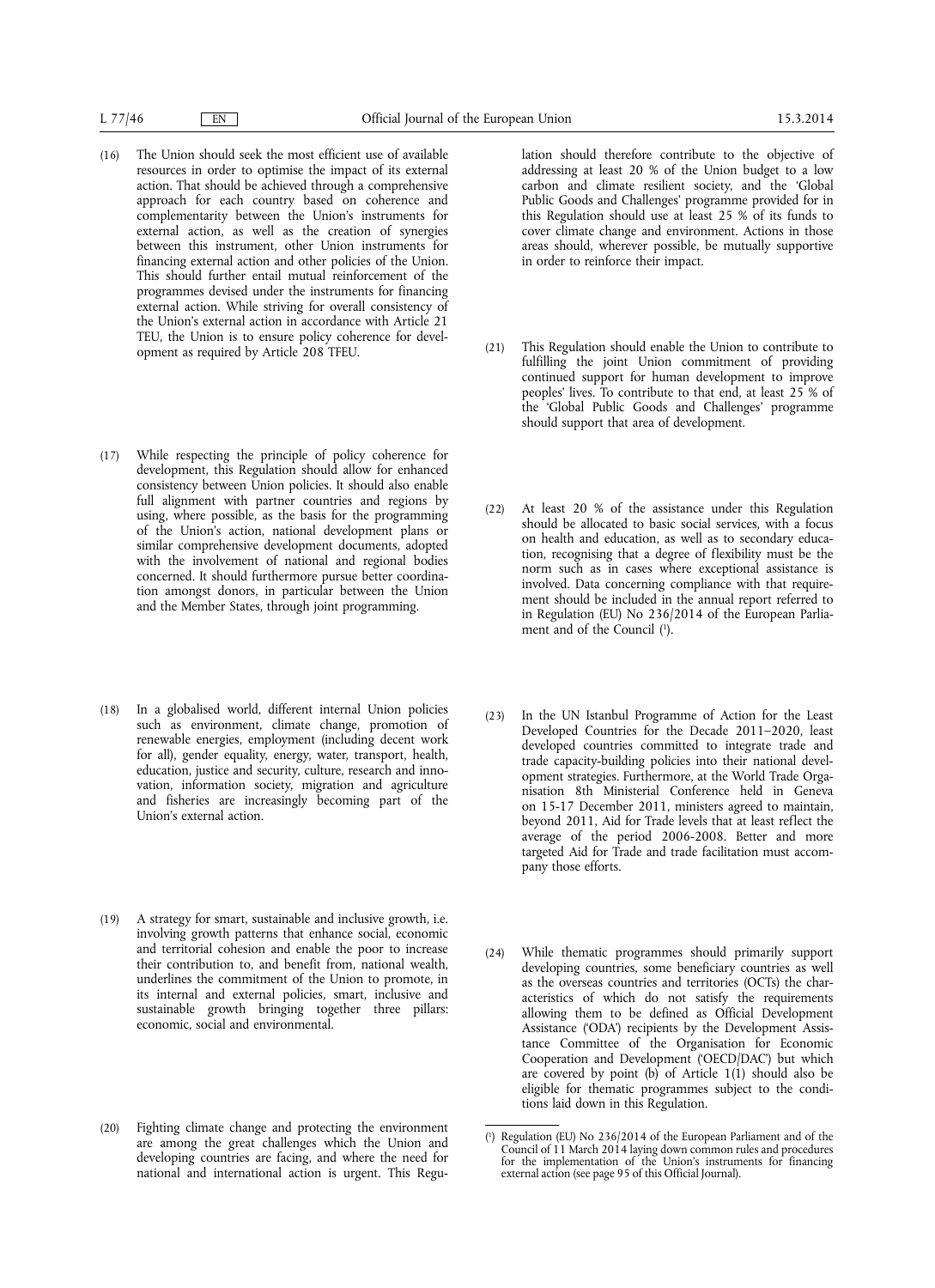- (25) The details of areas of cooperation and adjustments of financial allocations per geographic area and area of cooperation constitute non-essential elements of this Regulation. Consequently, the power to adopt acts in accordance with Article 290 TFEU should be delegated to the Commission for updating the elements of the Annexes to this Regulation which set out the details of the areas of cooperation under geographic and thematic programmes and the indicative financial allocations per geographic area and area of cooperation. It is of particular importance that the Commission carry out appropriate consultations during its preparatory work, including at expert level. The Commission, when preparing and drawing up delegated acts, should ensure a simultaneous, timely and appropriate transmission of relevant documents to the European Parliament and to the Council.
- (26) In order to ensure uniform conditions for the implementation of this Regulation, implementing powers should be conferred on the Commission with regard to the strategy papers and multiannual indicative programmes referred to in this Regulation. Those powers should be exercised in accordance with Regulation (EU) No 182/2011 of the European Parliament and of the Council ( 1 ).
- (27) Given the nature of such implementing acts, in particular their policy orientation nature and their budgetary implications, the examination procedure should in principle be used for their adoption, except in the case of measures of a small financial scale.
- (28) The Commission should adopt immediately applicable implementing acts where, in duly justified cases relating to the need for a swift response from the Union, imperative grounds of urgency so require.
- (29) Common rules and procedures for the implementation of the Union's instruments for financing external action are laid down in Regulation (EU) No 236/2014.
- (30) The organisation and functioning of the European External Action Service are established in Council Decision 2010/427/EU (2).
- (31) Since the objectives of this Regulation cannot be sufficiently achieved by the Member States but can rather, by reason of the scale of the action, be better achieved at
- (32) This Regulation lays down a financial envelope for its period of application which is to constitute the prime reference amount, within the meaning of point 17 of the Interinstitutional Agreement of 2 December 2013 between the European Parliament, the Council and the Commission on budgetary discipline, on cooperation in budgetary matters and on sound financial management ( 3 ), for the European Parliament and the Council during the annual budgetary procedure.
- (33) It is appropriate to align the period of application of this Regulation with that of Council Regulation (EU, Euratom) No 1311/2013 ( 4 ). Therefore, this Regulation should apply from 1 January 2014 until 31 December 2020,

HAVE ADOPTED THIS REGULATION:

### TITLE I

#### **GENERAL PROVISIONS**

*Article 1*

#### **Subject-matter and scope**

1. This Regulation establishes an instrument (the 'Development Cooperation Instrument' or 'DCI') under which the Union may finance:

- (a) geographic programmes aimed at supporting development cooperation with developing countries that are included in the list of recipients of ODA established by the OECD/DAC, except for:
	- (i) countries that are signatories to the Partnership Agreement between the members of the African, Caribbean and Pacific Group of States of the one part, and the European Community and its Member States, of the other part, signed in Cotonou on 23 June 2000 (5), excluding South Africa;
	- (ii) countries eligible for the European Development Fund;

<sup>(</sup> 1 ) Regulation (EU) No 182/2011 of the European Parliament and of the Council of 16 February 2011 laying down the rules and general principles concerning mechanisms for control by Member States of the Commission's exercise of implementing powers (OJ L 55, 28.2.2011, p. 13).

 $($ <sup>2</sup> ) Council Decision 2010/427/EU of 26 July 2010 establishing the organisation and functioning of the European External Action Service (OJ L 201, 3.8.2010, p. 30).

<sup>(</sup> 3 ) OJ C 373, 20.12.2013, p. 1. 4

<sup>(</sup> ) Council Regulation (EU, Euratom) No 1311/2013 of 2 December 2013 laying down the multiannual financial framework for the years 2014-2020 (OJ L 347, 20.12.2013, p. 884).

<sup>(</sup> 5 ) OJ L 317, 15.12.2000, p. 3.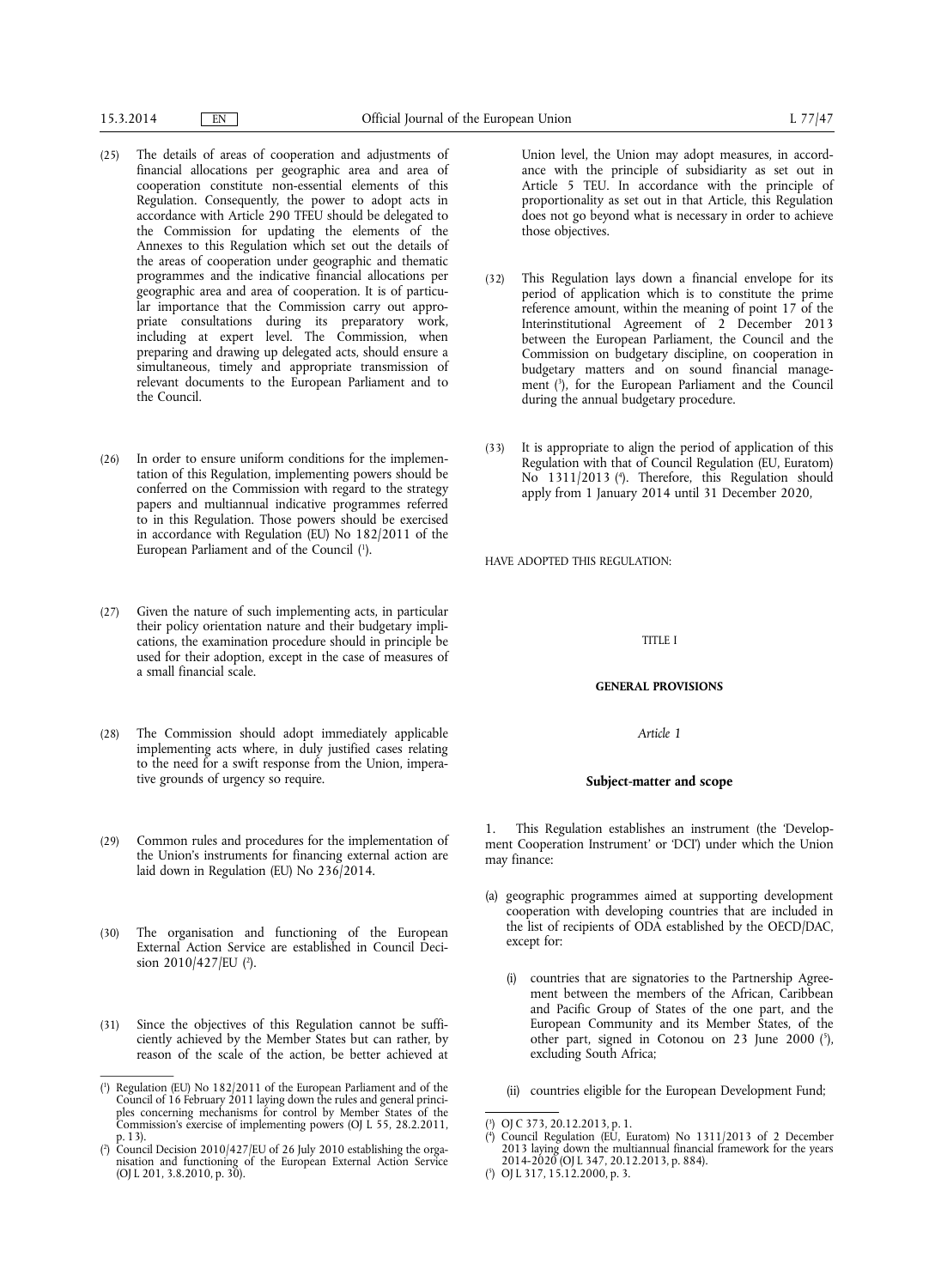- (iii) countries eligible for Union funding under the European Neighbourhood Instrument established by Regulation (EU) No 232/2014 of the European Parliament and of the Council ( 1 ) (the 'European Neighbourhood Instrument');
- (iv) beneficiaries eligible for Union funding under the Instrument for Pre-accession Assistance established by Regulation (EU) No 231/2014 of the European Parliament and of the Council ( 2 ) (the 'Instrument for Preaccession Assistance').
- (b) thematic programmes to address development-related global public goods and challenges and support civil society organisations and local authorities in partner countries pursuant to point (a) of this paragraph, countries eligible for Union financing under the instruments referred to in points (i) to (iii) of point (a) of this paragraph, and countries and territories falling within the scope of Council Decision 2013/755/EU (3);
- (c) a Pan-African programme to support the strategic partnership between Africa and the Union and subsequent modifications and additions thereto, to cover activities of a transregional, continental or global nature in and with Africa.

2. For the purposes of this Regulation, a region is a geographical entity comprising more than one developing country.

3. The countries and territories referred to in paragraph 1 are referred to in this Regulation as 'partner countries' or 'partner regions' as the case may be under the relevant geographic, thematic or Pan-African programme.

### *Article 2*

### **Objectives and eligibility criteria**

Within the framework of the principles and objectives of the Union's external action and of the European Consensus and agreed modifications thereto:

- (a) the primary objective of cooperation under this Regulation shall be the reduction and, in the long term, the eradication of poverty;
- (b) consistently with the primary objective referred to in point (a), cooperation under this Regulation shall contribute to:
- (i) fostering sustainable economic, social and environmental development, and
- (ii) consolidating and supporting democracy, the rule of law, good governance, human rights and the relevant principles of international law.

The achievement of the objectives referred to in the first subparagraph shall be measured using relevant indicators, including human development indicators, in particular MDG 1 for point (a) and MDGs 1 to 8 for point (b) and, after 2015, other indicators agreed at international level by the Union and the Member States.

2. Cooperation under this Regulation shall contribute to the achievement of the international commitments and objectives in the field of development that the Union has agreed to, in particular the MDGs, and post-2015 new development targets.

3. Actions under geographic programmes shall be designed so as to fulfil the criteria for ODA established by the OECD/DAC.

Actions under the thematic programmes and the Pan-African programme shall be designed so as to fulfil the criteria for ODA established by the OECD/DAC, unless:

- (a) the action applies to a beneficiary country or territory that does not qualify as an ODA recipient country or territory according to the OECD/DAC; or
- (b) the action implements a global initiative, a Union policy priority or an international obligation or commitment of the Union, as referred to in points (b) and (e) of Article 6(2), and the action does not have the characteristics to fulfil the criteria for ODA.

4. Without prejudice to point (a) of paragraph 3, at least 95 % of the expenditure foreseen under the thematic programmes and at least 90 % of the expenditure foreseen under the Pan-African programme shall fulfil the criteria for ODA established by the OECD/DAC.

5. Actions covered by Council Regulation (EC) No 1257/96 ( 4 ) and eligible for funding under that Regulation shall not be funded under this Regulation, except where there is a need to ensure continuity of cooperation from crisis to stable conditions for development. In such cases, special consideration shall be given to ensuring that humanitarian relief, rehabilitation and development assistance are effectively linked.

<sup>(</sup> 1 ) Regulation (EU) No 232/2014 of the European Parliament and of the Council of 11 March 2014 establishing a European Neighbourhood Instrument (see page 27 of this Official Journal).

<sup>(</sup> 2 ) Regulation (EU) No 231/2014 of the European Parliament and of the Council of 11 March 2014 establishing an Instrument for Pre-accession Assistance (IPA II) (see page 11 of this Official Journal).

<sup>(</sup> 3 ) Council Decision 2013/755/EU of 25 November 2013 on the association of the overseas countries and territories with the European Union ('Overseas Association Decision') (OJ L 344, 19.12.2013, p. 1).

 $($ <sup>4</sup> ) Council Regulation (EC) No 1257/96 of 20 June 1996 concerning humanitarian aid (OJ L 163, 2.7.1996, p. 1).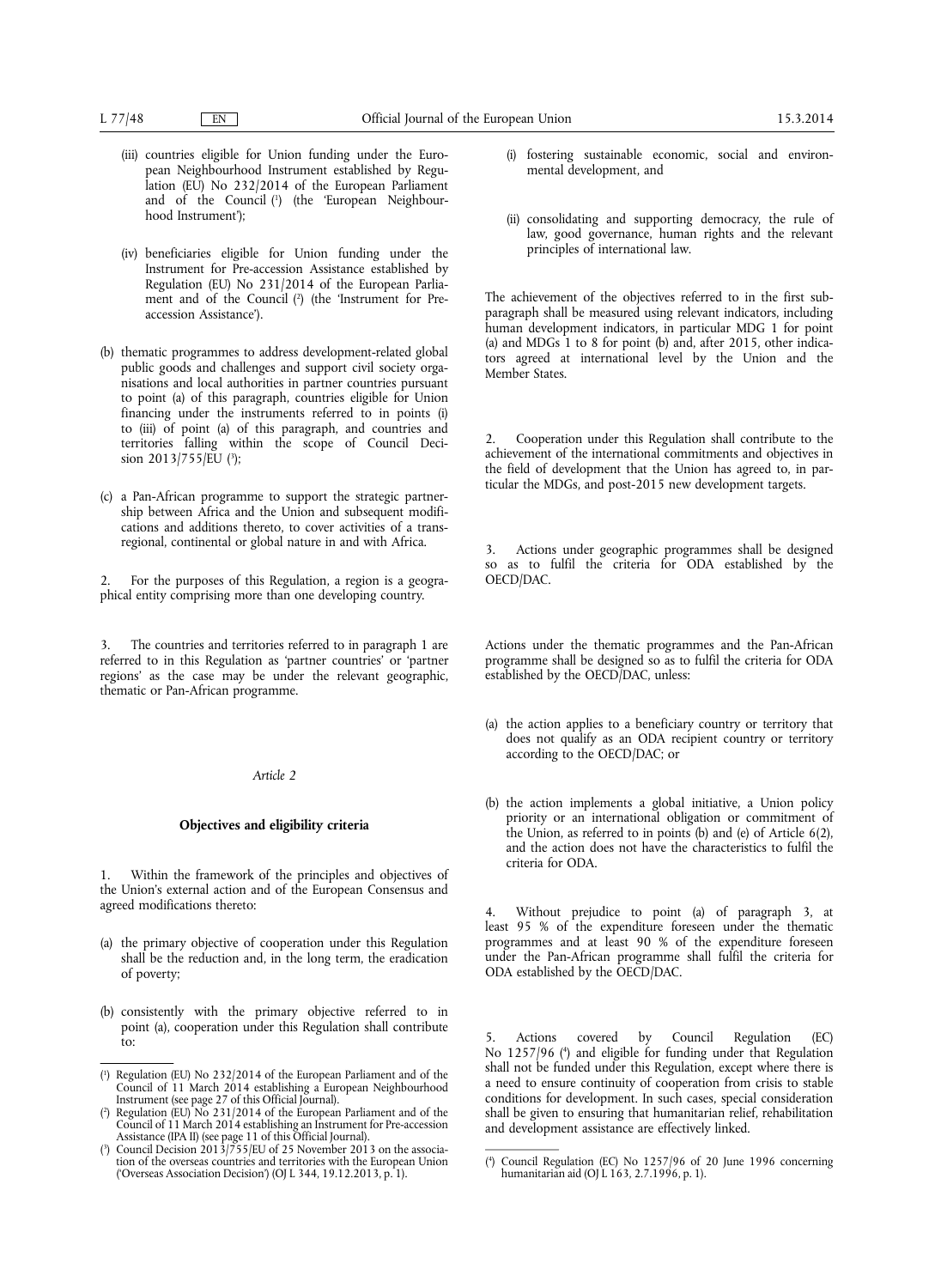*Article 3*

### **General principles**

1. The Union shall seek to promote, develop and consolidate the principles of democracy, the rule of law and respect for human rights and fundamental freedoms on which it is founded, through dialogue and cooperation with partner countries and regions.

2. In the implementation of this Regulation, a differentiated approach amongst partner countries shall be pursued, in order to ensure that they are provided with specific, tailor-made cooperation based on:

- (a) their needs, based on criteria such as population, income per capita, the extent of poverty, income distribution and the level of human development;
- (b) their capacities to generate and access financial resources and on their absorption capacities;
- (c) their commitments and performance, based on criteria and indicators, such as political, economic and social progress, gender equality, progress in good governance and human rights, and the effective use of aid, in particular the way a country uses scarce resources for development, beginning with its own resources; and
- (d) the potential impact of Union assistance in partner countries.

The countries most in need, in particular the least developed countries, low income countries and countries in crisis, post-crisis, fragile and vulnerable situations, shall be given priority in the resource allocation process.

Criteria such as the Human Development Index, the Economic Vulnerability Index and other relevant indexes, including for measuring in-country poverty and inequality, shall be taken into account in order to underpin the analysis and identification of the countries most in need.

Throughout all programmes, cross-cutting issues as defined in the European Consensus shall be mainstreamed. In addition, conflict prevention, decent work and climate change shall be mainstreamed, where relevant.

The cross-cutting issues referred to in the first subparagraph shall be understood to encompass the following dimensions, to which specific attention shall be given where circumstances so require: non-discrimination, the rights of persons belonging to minorities, the rights of persons with disabilities, the rights of persons with life-threatening diseases and of other vulnerable groups, core labour rights and social inclusion, the empowerment of women, the rule of law, capacity building for parliaments and civil society, and the promotion of dialogue, participation and reconciliation, as well as institution building, including at local and regional level.

In implementing this Regulation, policy coherence for development and consistency with other areas of Union external action and with other relevant Union policies shall be ensured, in accordance with Article 208 TFEU.

In this regard, measures financed under this Regulation, including those managed by the European Investment Bank (EIB), shall be based on the development cooperation policies set out in instruments such as agreements, declarations and action plans between the Union and the partner countries and regions concerned, and on the relevant Union decisions, specific interests, policy priorities and strategies.

The Union and the Member States shall seek regular and frequent exchanges of information, including with other donors, and shall promote better donor coordination and complementarity by working towards joint multiannual programming based on partner countries' poverty reduction or equivalent development strategies. They may undertake joint action, including joint analysis of and joint response to those strategies identifying priority sectors of intervention and in-country division of labour, by means of joint donor-wide missions and by the use of co-financing and delegated cooperation arrangements.

6. The Union shall promote a multilateral approach to global challenges and shall cooperate with Member States in that respect. Where appropriate, it shall foster cooperation with international organisations and bodies and other bilateral donors.

7. Relations between the Union and the Member States, on the one hand, and partner countries, on the other hand, shall be based on and shall promote the shared values of human rights, democracy and the rule of law as well as the principles of ownership and mutual accountability.

Furthermore, relations with partner countries shall take into account their commitment and track record in implementing international agreements and contractual relations with the Union.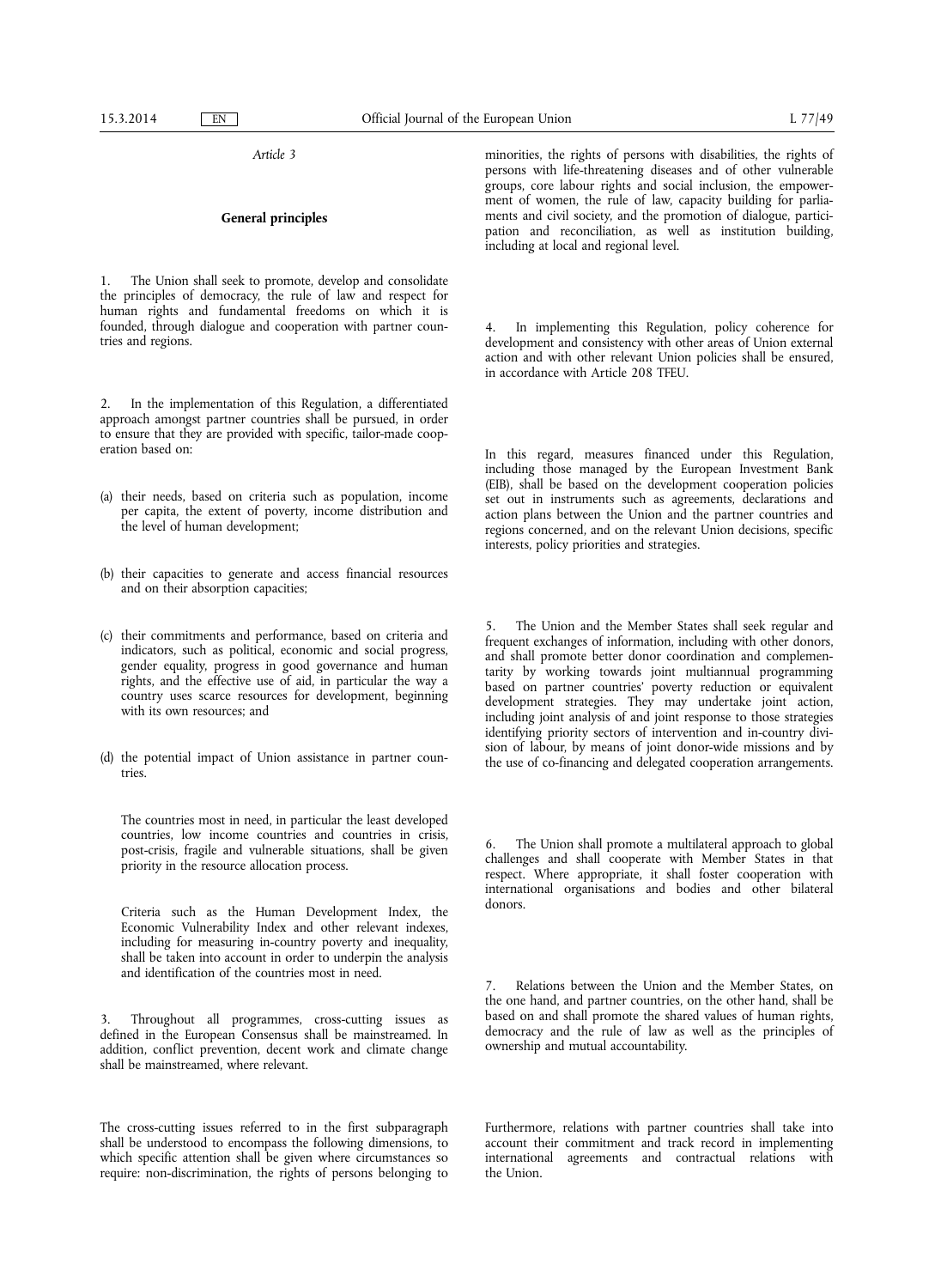8. The Union shall promote effective cooperation with partner countries and regions in line with international best practice. It shall align its support with their national or regional development strategies, reform policies and procedures wherever possible, and support democratic ownership, as well as domestic and mutual accountability. To that end, it shall promote:

- (a) a development process that is transparent and partner country- or region-led and owned, including the promotion of local expertise;
- (b) a rights-based approach encompassing all human rights, whether civil and political or economic, social and cultural, in order to integrate human rights principles in the implementation of this Regulation, to assist partner countries in implementing their international human rights obligations and to support the right holders, with a focus on poor and vulnerable groups, in claiming their rights;
- (c) the empowerment of the population of partner countries, inclusive and participatory approaches to development and a broad involvement of all segments of society in the development process and in national and regional dialogue, including political dialogue. Particular attention shall be given to the respective roles of parliaments, local authorities and civil society, inter alia regarding participation, oversight and accountability;
- (d) effective cooperation modalities and instruments as set out in Article 4 of Regulation (EU) No 236/2014, in line with OECD/DAC best practices, including the use of innovative instruments such as blending grants and loans and other risk-sharing mechanisms in selected sectors and countries and private-sector engagement, with due regard to the issues of debt sustainability, the number of such mechanisms, and the requirement for systematic assessment of the impact in accordance with the objectives of this Regulation, in particular poverty reduction.

All programmes, interventions and cooperation modalities and instruments shall be adapted to the particular circumstances of each partner country or region, with a focus on programme-based approaches, on the delivery of predictable aid funding, on the mobilisation of private resources, including from the local private sector, on universal and non-discriminatory access to basic services, and on the development and use of country systems;

- (e) mobilisation of domestic revenue through the reinforcement of partner countries' fiscal policy with the purpose of reducing poverty and aid dependence;
- (f) an improved impact of policies and programming through coordination, consistency and harmonisation between

donors to create synergies and avoid overlap and duplication, to improve complementarity and to support donorwide initiatives;

- (g) coordination in partner countries and regions using agreed guidelines and best practice principles on coordination and aid effectiveness;
- (h) results-based approaches to development, including through the use of transparent country-level results frameworks, based on, where appropriate, internationally agreed targets and indicators such as those of the MDGs, to assess and communicate the results, including the outputs, outcomes and impact of development aid.

9. The Union shall support, as appropriate, the implementation of bilateral, regional and multilateral cooperation and dialogue, the development dimension of partnership agreements, and triangular cooperation. The Union shall also promote South-South cooperation.

10. The Commission shall inform and have regular exchanges of views with the European Parliament.

11. The Commission shall have regular exchanges of information with civil society and local authorities.

In its development cooperation activities the Union shall, as appropriate, draw from and share the reform and transition experiences of Member States and the lessons learned.

13. Union assistance under this Regulation shall not be used to finance the procurement of arms or ammunition, or operations having military or defence purposes.

#### TITLE II

### **PROGRAMMES**

### *Article 4*

### **Implementation of Union Assistance**

Union assistance shall be implemented, in accordance with Regulation (EU) No 236/2014, through:

- (a) geographic programmes;
- (b) thematic programmes, composed of:
	- (i) a 'Global Public Goods and Challenges' programme, and
	- (ii) a 'Civil Society Organisations and Local Authorities' programme, and
- (c) a Pan-African programme.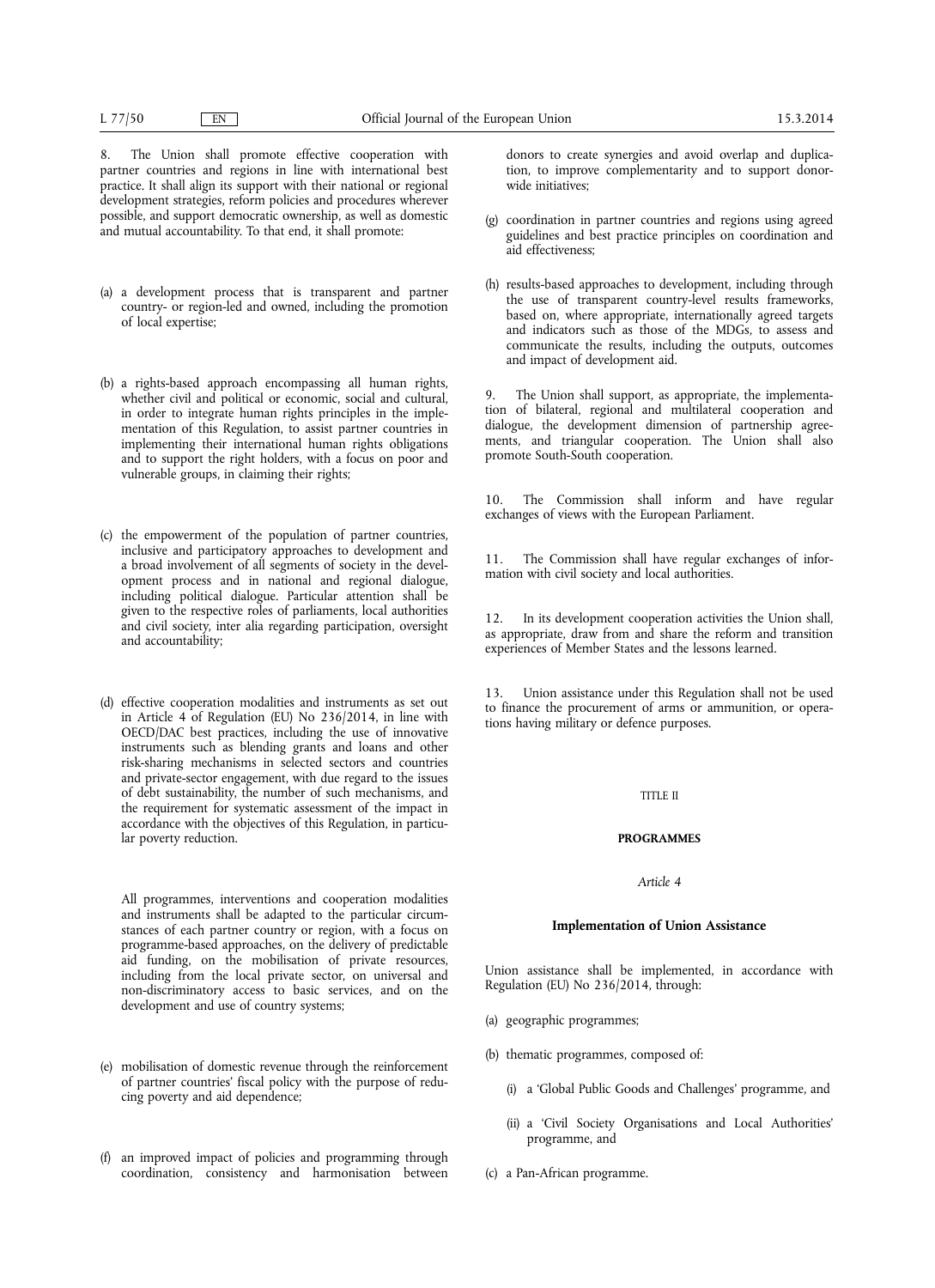# **Geographic** programmes

1. Union cooperation activities under this Article shall be implemented for activities of a national, regional, trans-regional

2. A geographic programme shall encompass cooperation in

- (a) regionally with partner countries referred to in point (a) of Article  $1(1)$ , in particular with a view to easing the impact (vi) climate change and environment; of graduation in partner countries showing high and
- - countries, or do not have a gross domestic product greater than one per cent of global gross domestic (iii) resilience and disaster risk reduction; product;
	- (ii) in exceptional cases, including with a view to phasing tion. out development grant aid, bilateral cooperation may countries when duly justified in accordance with Article 3(2). Phasing-out shall take place in close coordination with other donors. Ending that type of cooperaon the needs of the poorest and most vulnerable groups. **the properties of the contract of the contract of the contract of the contract of the contract of the contract of the contract of the contract of the contract of the contract of the contract of the contract of the**

3. In order to attain the objectives laid down in Article 2, geographic programmes shall be drawn from the areas of cooperation contained in the European Consensus and subsequent *Article 6* agreed modifications thereto as well as from the following areas of cooperation:

- (a) human rights, democracy and good governance:
	-
	- (ii) gender equality, empowerment of and equal opportu-
	- (iii) public sector management at central and local level;
	-
	-
	-
	- (vii) the promotion and protection of the rights of children; challenges;
- *Article 5* (b) inclusive and sustainable growth for human development:
	- (i) health, education, social protection, employment and
	- (ii) business environment, regional integration and world
	- (iii) sustainable agriculture; food and nutrition security;
	- (iv) sustainable energy;
	- (v) natural resources management, including land, forestry and water;
	-
	- (c) other areas of significance for development:
- (b) bilaterally: (b) bilaterally: (c) example  $($ i) migration and asylum;
	- (i) with partner countries that are not upper middle (ii) linking humanitarian relief and development coopera-<br>income countries on the OECD/DAC list of developing tion;
		-
		- (iv) development and security, including conflict preven-

4. Further details of the areas of cooperation referred to in paragraph 3 are set out in Annex I.

tion shall, where appropriate, be accompanied by a 5. Within each bilateral programme, the Union shall, in policy dialogue with the countries concerned, focusing principle, concentrate its assistance on a maximum of three policy dialogue with the countries concerned, focusing principle, concentrate its assistance on a maximum of three<br>on the needs of the poorest and most vulnerable sectors, to be agreed with the partner country concerned

### **Thematic programmes**

1. Actions undertaken through thematic programmes shall (i) human rights, democracy and the rule of law; add value to, and be complementary to and coherent with, actions funded under geographic programmes.

nities for women; 2. At least one of the following conditions shall apply to the programming of thematic actions:

- (a) Union policy objectives under this Regulation cannot be achieved in an appropriate or effective manner through (iv) tax policy and administration; geographic programmes, including, where appropriate, where there is no geographic programme or where it has (v) fight against corruption; been suspended or where there is no agreement on the action with the partner country concerned;
- (vi) civil society and local authorities; (b) the actions address global initiatives supporting internationally agreed development goals or global public goods and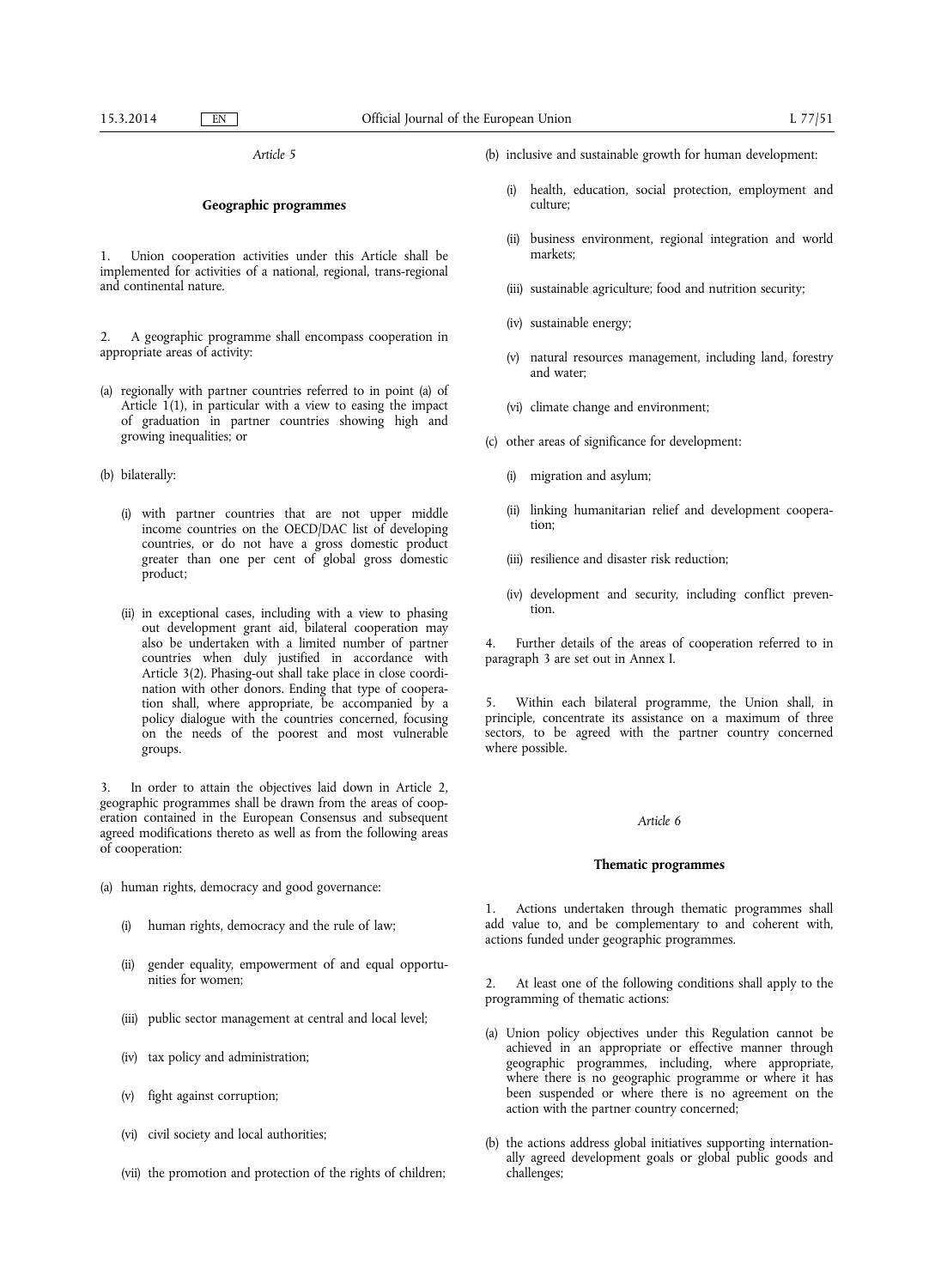- (c) the actions have a multi-regional, multi-country and/or cross-cutting nature;
- (d) the actions implement innovative policies or initiatives with the objective of informing future actions;
- (e) the actions reflect a Union policy priority or an international obligation or commitment of the Union relevant to development cooperation.

3. Unless otherwise provided for in this Regulation, thematic actions shall directly benefit countries or territories specified in point (b) of Article 1(1) and shall be carried out in those countries or territories. Such actions may be carried out outside those countries or territories when it is the most effective way of achieving the objectives of the programme concerned.

# *Article 7*

### **Global Public Goods and Challenges**

1. The objective of Union assistance under the 'Global Public Goods and Challenges' programme shall be to support actions in areas to be drawn from:

- (a) environment and climate change;
- (b) sustainable energy;
- (c) human development, including decent work, social justice and culture;
- (d) food and nutrition security and sustainable agriculture; and
- (e) migration and asylum.

2. Further details of the areas of cooperation referred to in paragraph 1 are set out in Part A of Annex II.

#### *Article 8*

### **Civil Society Organisations and Local Authorities**

The objective of Union assistance under the 'Civil Society Organisations and Local Authorities' programme shall be to strengthen civil society organisations and local authorities in partner countries and, where provided for in this Regulation, in the Union and in the beneficiaries eligible under Regulation (EU) No 231/2014.

The actions to be financed shall be primarily carried out by civil society organisations and local authorities. Where appropriate, in order to ensure their effectiveness, actions may be carried out by other actors for the benefit of the civil society organisations and the local authorities concerned.

2. Further details of the areas of cooperation under this Article are set out in Part B of Annex II.

*Article 9*

# **Pan-African Programme**

The objective of Union assistance under the Pan-African programme shall be to support the strategic partnership between Africa and the Union, and subsequent modifications and additions thereto, to cover activities of a trans-regional, continental or global nature in and with Africa.

2. The Pan-African programme shall be complementary to and consistent with other programmes under this Regulation, as well as other Union's instruments for financing external action, in particular the European Development Fund and the European Neighbourhood Instrument.

3. Further details of the areas of cooperation under this Article are set out in Annex III.

### TITLE III

### **PROGRAMMING AND ALLOCATION OF FUNDS**

### *Article 10*

#### **General framework**

1. For geographic programmes, multiannual indicative programmes for partner countries and regions shall be drawn up on the basis of a strategy document as provided for in Article 11.

For thematic programmes, multiannual indicative programmes shall be drawn up as provided for in Article 13.

The Pan-African multiannual indicative programme shall be drawn up as provided for in Article 14.

2. The Commission shall adopt the implementing measures referred to in Article 2 of Regulation (EU) No 236/2014 on the basis of the programming documents referred to in Articles 11, 13 and 14 of this Regulation.

3. Union support may also take the form of measures not covered in the programming documents referred to in Articles 11, 13 and 14 of this Regulation, as provided for in Article 2 of Regulation (EU) No 236/2014.

4. The Union and the Member States shall consult each other at an early stage of and throughout the programming process in order to promote coherence, complementarity and consistency among their cooperation activities. Such consultation may lead to joint programming between the Union and the Member States. The Union shall also consult other donors and development actors, including representatives of civil society, local authorities and other implementing bodies. The European Parliament shall be informed.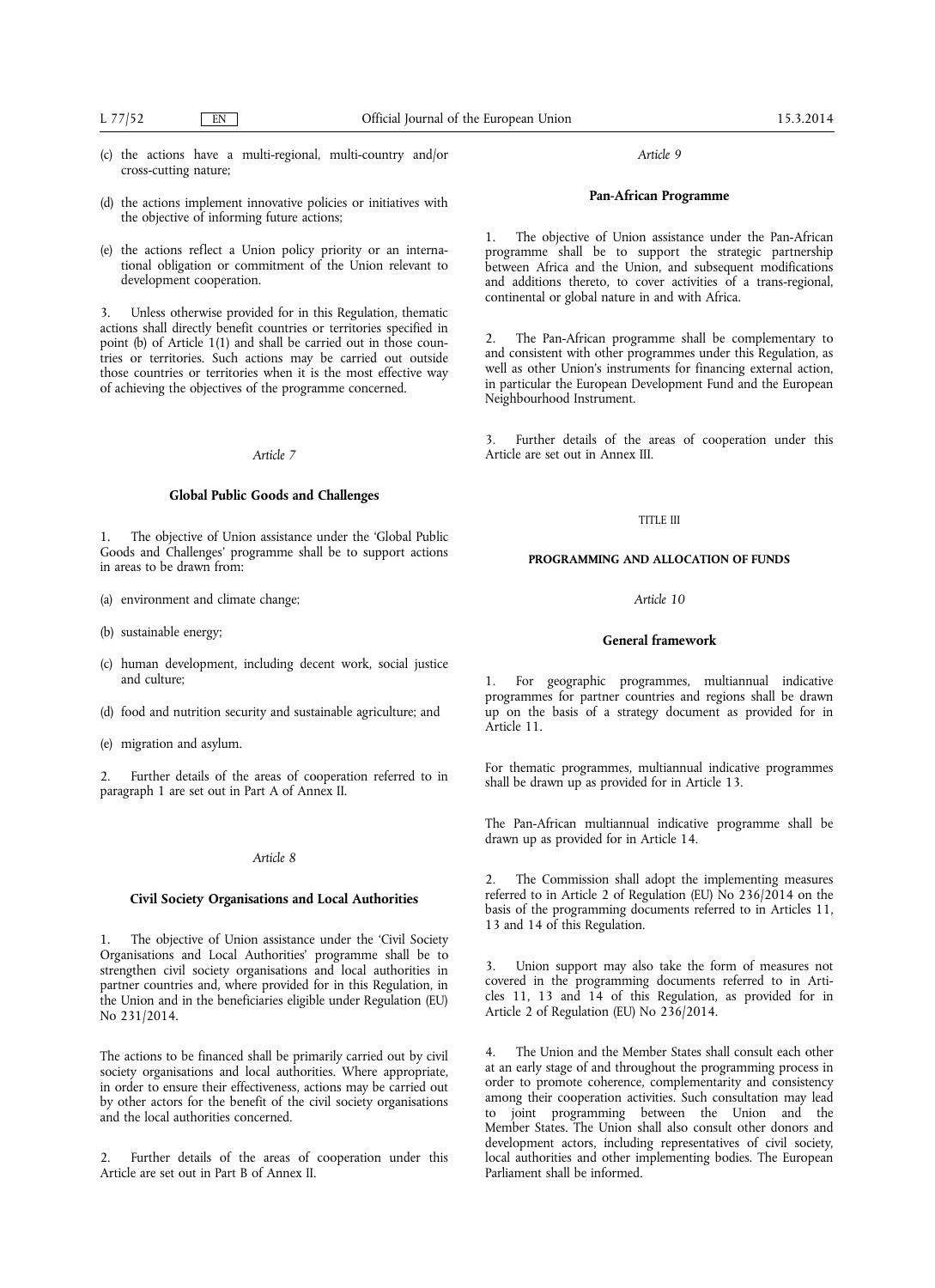5. Programming under this Regulation shall have due regard to human rights and democracy in partner countries.

6. Funds provided for by this Regulation may be left unallocated in order to ensure an appropriate response of the Union in the event of unforeseen circumstances, in particular in fragile, crisis and post-crisis situations, as well as to allow for the synchronisation with partner countries' strategy cycles and the modification of indicative financial allocations as a result of the reviews carried out pursuant to Article 11(5), Article 13(2) and Article 14(3). Subject to their subsequent allocation or re-allocation in accordance with the procedures provided for in Article 15, the use of those funds shall be decided at a later date in accordance with Regulation (EU) No 236/2014.

The part of funds left unallocated at the level of each type of programme shall not exceed 5 %, except for the purpose of synchronisation and for countries referred to in Article 12(1).

7. Without prejudice to Article 2(3), the Commission may include a specific financial allocation to assist partner countries and regions in strengthening their cooperation with neighbouring Union outermost regions.

8. Any programming or review of programmes taking place after the publication of the mid-term review report referred to in Article 17 of Regulation (EU) No 236/2014 shall take into account the results, findings and conclusions of that report.

# **Programming documents for geographic programmes**

The preparation, implementation and review of all programming documents under this Article shall comply with the principles of policy coherence for development and those of aid effectiveness, namely democratic ownership, partnership, coordination, harmonisation, alignment with partner country or regional systems, transparency, mutual accountability and results orientation as laid down in Article 3(4) to (8). Where possible, the programming period shall be synchronised with partner country strategy cycles.

Programming documents for geographic programmes, including joint programming documents, shall be based, to the extent possible, on a dialogue between the Union, the Member States and the partner country or region concerned, including national and regional parliaments, and shall involve civil society and local authorities and other parties so as to enhance ownership of the process and to encourage support for national development strategies, particularly for those aimed at reducing poverty.

Strategy papers shall be drawn up by the Union for the partner country or region concerned to provide a coherent framework for development cooperation between the Union and that partner country or region, consistent with the overall purpose and scope, objectives, principles and policy provisions set out in this Regulation.

- 3. No strategy paper shall be required for:
- (a) countries having a national development strategy in the form of a national development plan or a similar development document accepted by the Commission as a basis for the corresponding multiannual indicative programme, at the time of adoption of the latter document;
- (b) countries or regions for which a joint framework document laying down a comprehensive Union strategy, including a specific chapter on development policy, has been drawn up;
- (c) countries or regions for which a joint multiannual programming document between the Union and Member States has been agreed;
- (d) regions having a jointly agreed strategy with the Union;
- (e) countries where the Union intends to synchronise its strategy with a new national cycle starting before 1 January 2017; in such cases the multiannual indicative programme for the interim period between 1 January 2014 and the beginning of the new national cycle shall contain the Union's response for that country;
- (f) countries or regions receiving an allocation of Union funds under this Regulation not exceeding EUR 50 000 000 for the 2014-2020 period.

In the cases referred to in points (b) and (f) of the first subparagraph, the multiannual indicative programme for the country or region concerned shall contain the Union's development strategy for that country or region.

4. Strategy papers shall be reviewed at their mid-term or on an ad hoc basis as necessary, in accordance, as appropriate, with the principles and procedures laid down in the partnership and cooperation agreements concluded with the partner country or region concerned.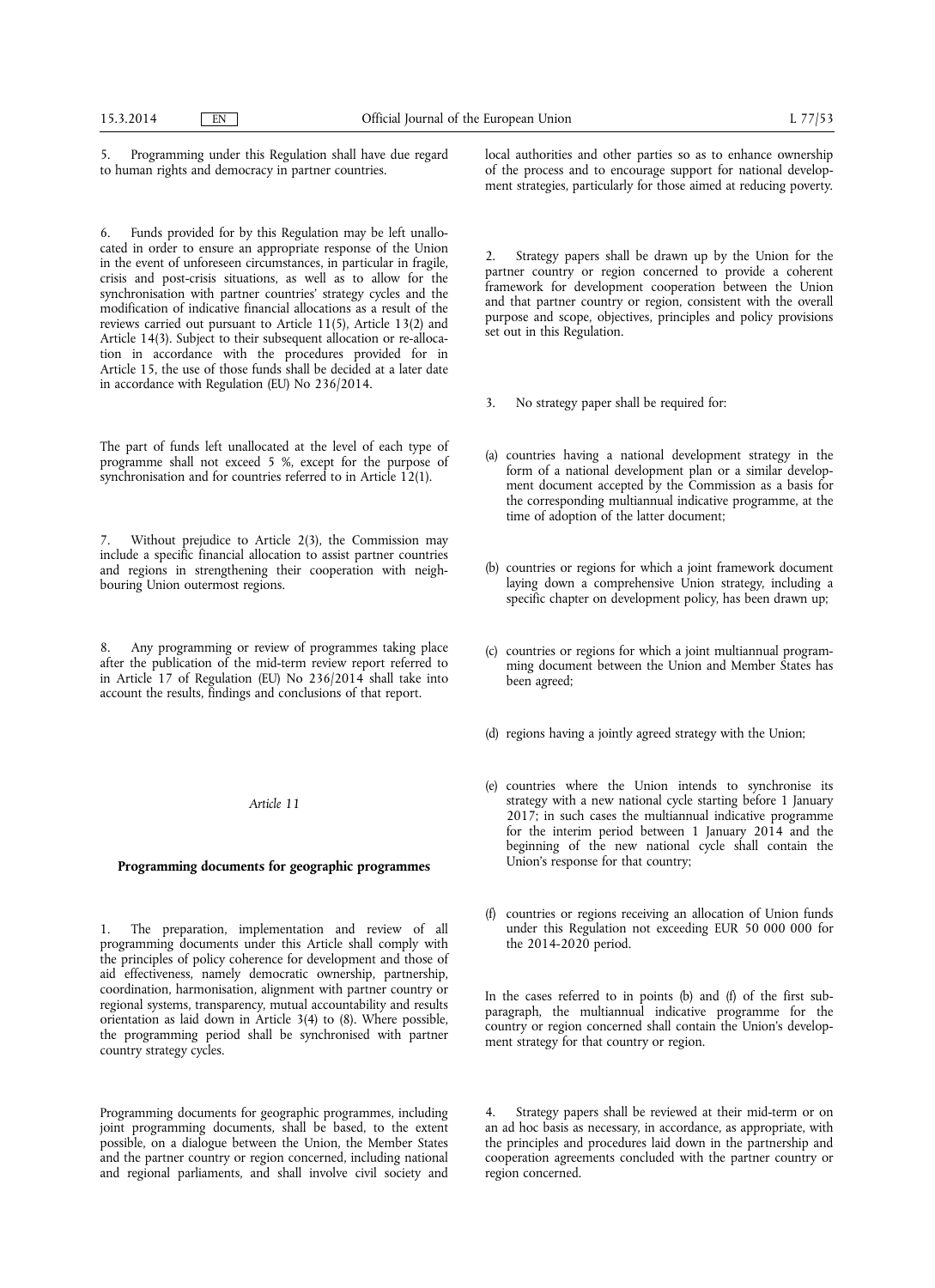5. Multiannual indicative programmes for geographic programmes shall be drawn up for each of the countries or regions receiving an indicative financial allocation of Union funds under this Regulation. Except for countries or regions referred to in points  $(e)$  and  $(f)$  of the first subparagraph of paragraph 3, those documents shall be drawn up on the basis of the strategy papers or equivalent documents as referred to in paragraph 3.

For the purpose of this Regulation, the joint multiannual programming document referred to in point (c) of the first subparagraph of paragraph 3 of this Article may be considered as the multiannual indicative programme, provided that it complies with the principles and conditions established in this paragraph, including an indicative allocation of funds, and with the procedures provided for in Article 15.

Multiannual indicative programmes for geographic programmes shall set out the priority areas selected for Union financing, the specific objectives, the expected results, clear, specific and transparent performance indicators, the indicative financial allocations, both overall and per priority area and, where applicable, aid modalities.

The Commission shall adopt the multiannual indicative financial allocations within each geographic programme in accordance with the general principles of this Regulation, based on the criteria laid down in Article 3(2), and taking into account, alongside the specificity of the different programmes, the particular difficulties faced by countries or regions that are in crisis, are vulnerable, fragile, in conflict or are disaster prone.

Where appropriate, the financial allocations may be given in the form of a range and/or some funds may be left unallocated. No indicative financial allocations may be foreseen beyond the period 2014-2020, unless they are specifically subject to the availability of resources beyond that period.

The multiannual indicative programmes for geographic programmes may be reviewed where necessary, including for effective implementation, taking into account mid-term or ad hoc reviews of the strategy document on which they are based.

Indicative financial allocations, priorities, specific objectives, expected results, performance indicators and, where applicable, aid modalities may also be adapted as a result of reviews, in particular following a crisis or post-crisis situation.

6. The Commission shall report on joint programming with Member States in the mid-term review report referred to in Article 17 of Regulation (EU) No 236/2014 and shall include recommendations in cases where joint programming was not fully achieved.

### *Article 12*

### **Programming for countries and regions in crisis, post-crisis or situations of fragility**

1. When drawing up the programming documents for countries and regions in crisis, post-crisis or situations of fragility or prone to natural disasters, due account shall be taken of the vulnerability, special needs and circumstances of the countries or regions concerned.

Proper attention should be given to conflict prevention, State and peace building, post-conflict reconciliation and reconstruction measures, as well as to the role of women and the rights of children in those processes.

Where partner countries or regions are directly involved in, or affected by, a crisis, post-crisis or situation of fragility, special emphasis shall be placed on stepping up coordination between relief, rehabilitation and development amongst all relevant actors to help the transition from an emergency situation to the development phase.

Programming documents for countries and regions in a situation of fragility or prone to natural disasters shall provide for disaster preparedness and prevention and for managing the consequences of such disasters and shall address vulnerability to shocks and strengthen resilience.

2. On duly justified imperative grounds of urgency, such as crises or immediate threats to democracy, the rule of law, human rights or fundamental freedoms, the Commission may adopt immediately applicable implementing acts in accordance with the procedure referred to in Article 16(4) of Regulation (EU) No 236/2014 in order to modify strategy papers and multiannual indicative programmes referred to in Article 11 of this Regulation.

Such reviews should cover needs as well as the commitment Such reviews may entail a specific and adapted strategy to and progress with regard to agreed objectives for development, ensure the transition to long-term coopera ensure the transition to long-term cooperation and developincluding those referring to human rights, democracy, the rule ment, promoting a better coordination and transition between of law and good governance. the humanitarian and development policy instruments.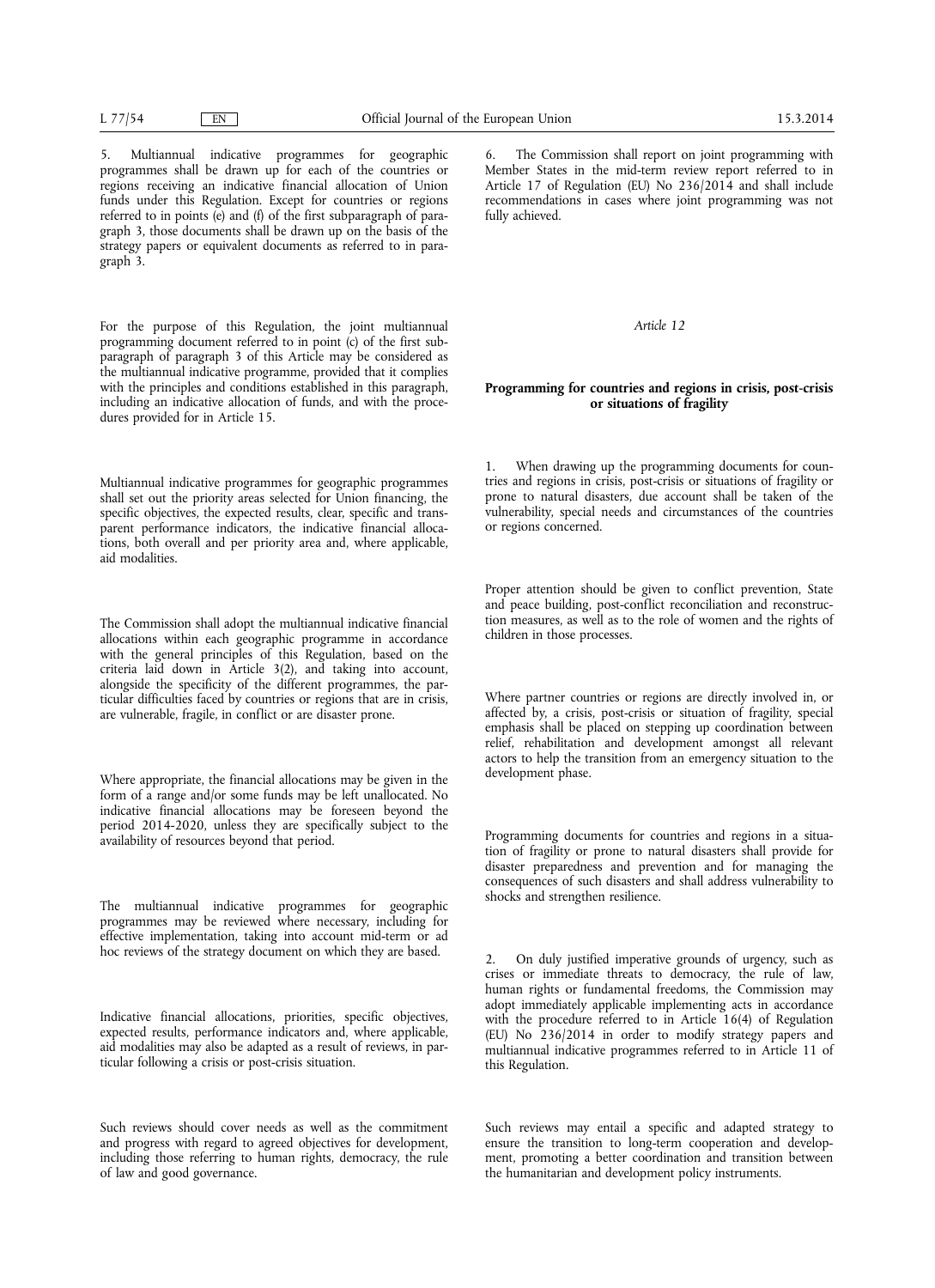### *Article 13*

### **Programming documents for thematic programmes**

1. Multiannual indicative programmes for thematic programmes shall set out the Union's strategy for the theme concerned and, with regard to the 'Global Public Goods and Challenges' programme, for each area of cooperation, the priorities selected for financing by the Union, the specific objectives, the expected results, clear, specific and transparent performance indicators, the international situation and the activities of the main partners and, where applicable, aid modalities.

Where applicable, resources and intervention priorities shall be laid down for participation in global initiatives.

Multiannual indicative programmes for thematic programmes shall be complementary to geographic programmes and shall be consistent with the strategy papers referred to in Article 11(2).

2. The multiannual indicative programmes for thematic programmes shall give the indicative financial allocation, overall, by area of cooperation and by priority. Where appropriate, the indicative financial allocation may be given in the form of a range and/or some funds may be left unallocated.

Multiannual indicative programmes for thematic programmes shall be reviewed where necessary for effective implementation, taking into account mid-term or ad hoc reviews.

Indicative financial allocations, priorities, specific objectives, expected results, performance indicators and, where applicable, aid modalities may also be adapted as a result of reviews.

### *Article 14*

### **Programming documents for the Pan-African programme**

The preparation, implementation and review of the programming documents for the Pan-African programme shall comply with the principles of aid effectiveness as laid down in Article 3(4) to (8).

Programming documents for the Pan-African programme shall be based on a dialogue involving all relevant stakeholders, such as the Pan-African Parliament.

2. The multiannual indicative programme for the Pan-African programme shall set out the priorities selected for financing, the specific objectives, the expected results, clear, specific and transparent performance indicators and, where applicable, aid modalities.

The multiannual indicative programme for the Pan-African programme shall be coherent with geographic and thematic programmes.

The multiannual indicative programme for the Pan-African programme shall give the indicative financial allocations, overall, by area of activity and by priority. Where appropriate, the indicative financial allocation may be given in the form of a range.

The multiannual indicative programme for the Pan-African programme may be reviewed where necessary, to respond to unforeseen challenges or implementation problems, and to take into account any review of the strategic partnership.

#### *Article 15*

# **Approval of strategy papers and adoption of multiannual indicative programmes**

1 The Commission shall approve strategy papers referred to in Article 11 and shall adopt multiannual indicative programmes referred to in Articles 11, 13 and 14 by means of implementing acts. Those implementing acts shall be adopted in accordance with the examination procedure referred to in Article 16(3) of Regulation (EU) No 236/2014. That procedure shall also apply to reviews which have the effect of significantly modifying the strategy or its programming.

2. On duly justified imperative grounds of urgency, such as crises or immediate threats to democracy, the rule of law, human rights or fundamental freedoms, the Commission may review strategy papers referred to in Article 11 of this Regulation and multiannual indicative programmes referred to in Articles 11, 13 and 14 of this Regulation in accordance with the procedure referred in Article 16(4) of Regulation (EU) No 236/2014.

### TITLE IV

#### **FINAL PROVISIONS**

### *Article 16*

# **Participation by a third country not eligible under this Regulation**

In exceptional and duly justified circumstances, and without prejudice to Article 2(3) of this Regulation, in order to ensure the coherence and effectiveness of Union financing or to foster regional or trans-regional cooperation, the Commission may decide, within the multiannual indicative programmes in accordance with Article 15 of this Regulation or the relevant implementing measures in accordance with Article 2 of Regulation (EU) No 236/2014, to extend the eligibility of actions to countries and territories which otherwise would not be eligible for financing pursuant to Article 1 of this Regulation, where the action to be implemented is of a global, regional, trans-regional or cross-border nature.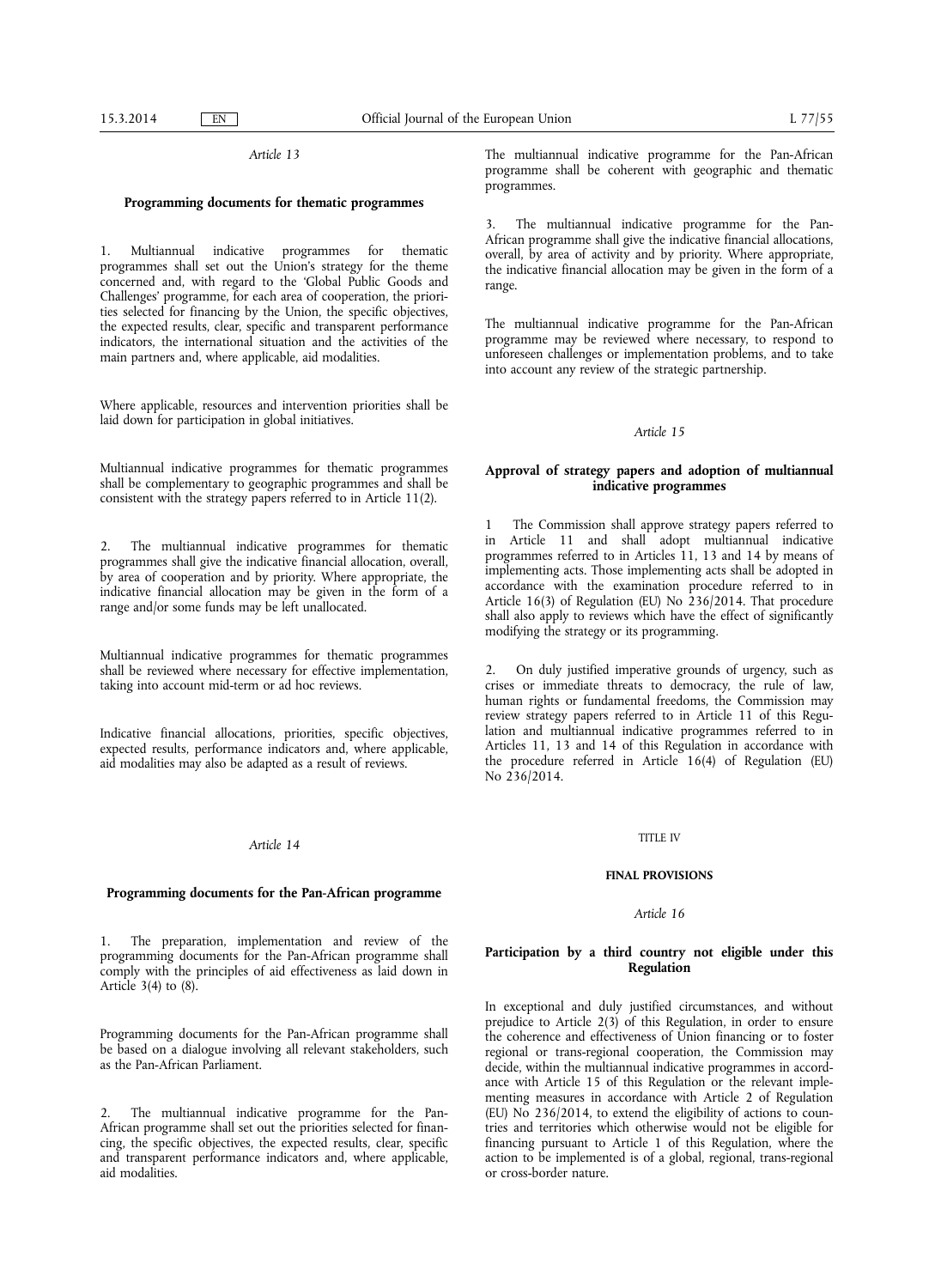*Article 17*

# **Delegation of power to the Commission**

1. The Commission shall be empowered to adopt delegated acts in accordance with Article 18 to amend:

(a) the details of areas of cooperation referred to in:

- (i) Article 5(3) as set out in Part A and Part B of Annex I;
- (ii) Article 7(2) as set out in Part A of Annex II;
- (iii) Article 8(2) as set out in Part B of Annex II;
- (iv) Article 9(3) as set out in Annex III, in particular in follow-up to Africa-EU Summits;
- (b) indicative financial allocations under the geographic programmes and under the thematic programme 'Global Public Goods and Challenges', as set out in Annex IV. The amendments shall not have the effect of decreasing the initial amount by more than 5 %, except for allocations under point (b) of Annex IV(1).

2. In particular, following the publication of the mid-term review report referred to in Article 17 of Regulation (EU) No 236/2014, and based on the recommendations contained in that report, the Commission shall adopt the delegated acts referred to in paragraph 1 of this Article by 31 March 2018.

#### *Article 18*

#### **Exercise of the delegation**

1. The power to adopt delegated acts is conferred on the Commission subject to the conditions laid down in this Article.

2. The power to adopt delegated acts referred to in Article 17 shall be conferred on the Commission for the period of validity of this Regulation.

3. The delegation of power referred to in Article 17 may be revoked at any time by the European Parliament or by the Council. A decision to revoke shall put an end to the delegation of power specified in that decision. It shall take effect the day following the publication of the decision in the *Official Journal of the European Union* or at a later date specified therein. It shall not affect the validity of any delegated acts already in force.

5. A delegated act adopted pursuant to Article 17 shall enter into force only if no objection has been expressed either by the European Parliament or the Council within a period of two months of notification of that act to the European Parliament and the Council or if, before the expiry of that period, the European Parliament and the Council have both informed the Commission that they will not object. That period shall be extended by two months at the initiative of the European Parliament or of the Council.

### *Article 19*

### **Committee**

1. The Commission shall be assisted by a committee (the 'DCI committee'). That committee shall be a committee within the meaning of Regulation (EU) No 182/2011.

2. An observer from the EIB shall take part in the DCI committee's proceedings with regard to questions concerning the EIB.

#### *Article 20*

### **Financial envelope**

1. The financial envelope for the implementation of this Regulation for the period 2014-2020 shall be EUR 19 661 639 000.

The annual appropriations shall be authorised by the European Parliament and the Council within the limits of the multiannual financial framework.

2. The indicative amounts allocated to each programme referred to in Articles 5 to 9 for the period 2014-2020 are laid down in Annex IV.

3. In accordance with Article 18(4) of Regulation (EU) No 1288/2013 of the European Parliament and of the Council ( 1 ), an indicative amount of EUR 1 680 000 000 from the different instruments for financing external action (Development Cooperation Instrument, European Neighbourhood Instrument, Partnership Instrument and Instrument for Pre-accession Assistance) shall be allocated to actions in respect of learning mobility to or from partner countries within the meaning of Regulation (EU) No 1288/2013, and to cooperation and policy dialogue with authorities, institutions and organisations from those countries.

Regulation (EU) No 1288/2013 shall apply to the use of those funds.

<sup>4.</sup> As soon as it adopts a delegated act, the Commission shall notify it simultaneously to the European Parliament and to the Council.

<sup>(</sup> 1 ) Regulation (EU) No 1288/2013 of the European Parliament and of the Council of 11 December 2013 establishing 'Erasmus+': the Union programme for education, training, youth and sport and repealing Decisions No 1719/2006/EC, No 1720/2006/EC and No 1298/2008/EC (OJ L 347, 20.12.2013, p. 50).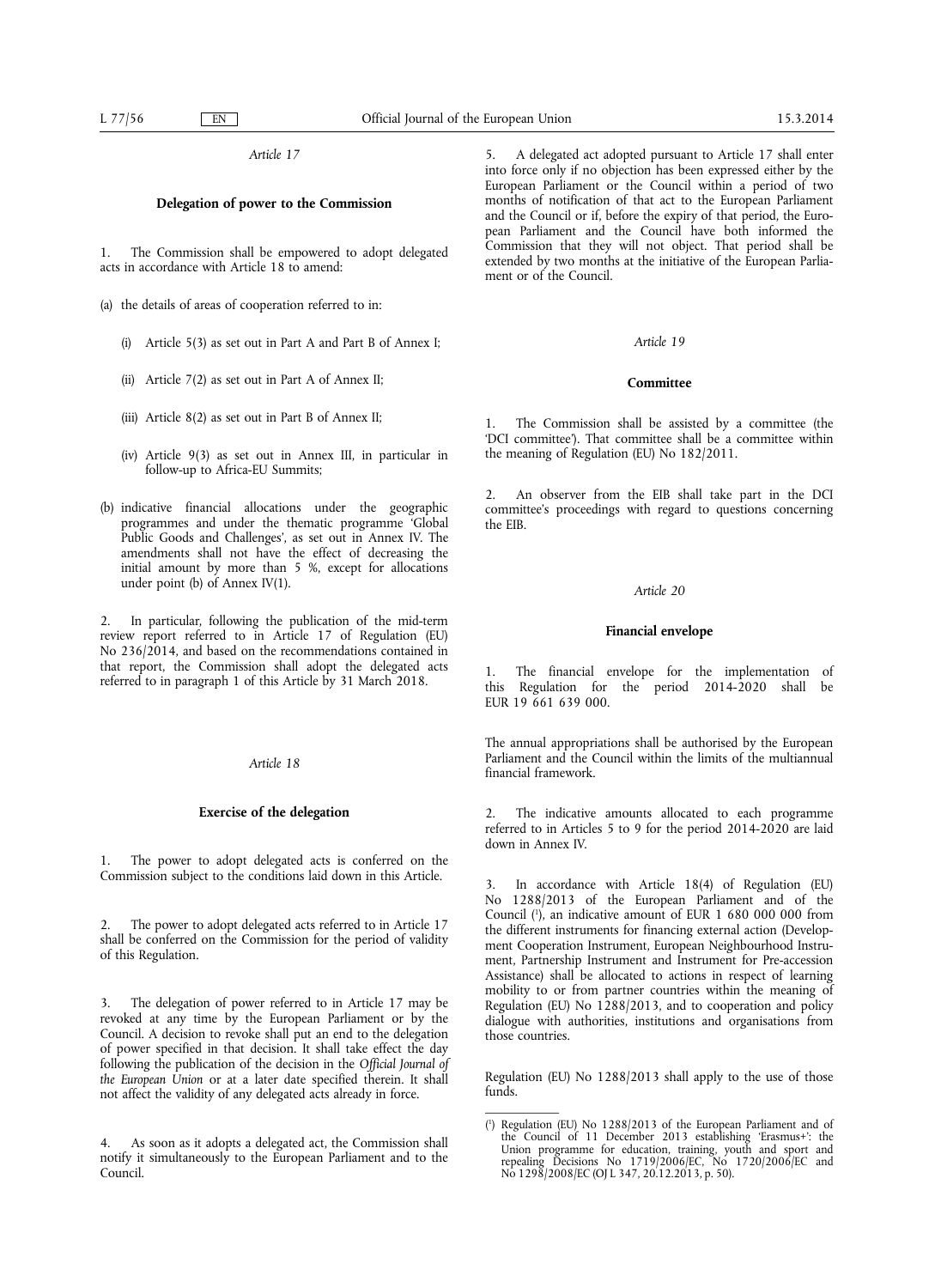The funding shall be made available through two multiannual allocations covering the first four years and the remaining three years respectively. The allocation of that funding shall be reflected in the multiannual indicative programming provided for in this Regulation, in line with the identified needs and priorities of the countries concerned. The allocations may be revised in the event of major unforeseen circumstances or important political changes in line with the priorities of the Union's external action.

4. The funding under this Regulation for actions referred to in paragraph 3 shall not exceed EUR 707 000 000. The funds shall be drawn from the financial allocations for geographic programmes, and the expected regional distribution and the types of actions shall be specified. Funding pursuant to this Regulation aimed at financing actions covered by Regulation (EU) No 1288/2013 shall be used for actions for the benefit of the partner countries which are covered by this Regulation, with particular attention paid to the poorest countries. The student and staff mobility actions funded through the allocation from this Regulation shall focus on areas that are relevant to the inclusive and sustainable development of developing countries.

5. The Commission shall include in its annual report on the implementation of this Regulation, as provided for in Article 13 of Regulation (EU) No  $23\overline{6}/2014$ , a list of all actions referred to in paragraph 3 of this Article the funding of which is derived from this Regulation, including their compliance with the objectives and principles set out in Articles 2 and 3 of this Regulation.

### *Article 21*

### **European External Action Service**

This Regulation shall apply in accordance with Decision 2010/427/EU.

### *Article 22*

## **Entry into force**

This Regulation shall enter into force on the day following that of its publication in the *Official Journal of the European Union*.

It shall apply from 1 January 2014 until 31 December 2020.

This Regulation shall be binding in its entirety and directly applicable in all Member States.

Done at Strasbourg, 11 March 2014.

*For the European Parliament For the Council The President The President* M. SCHULZ D. KOURKOULAS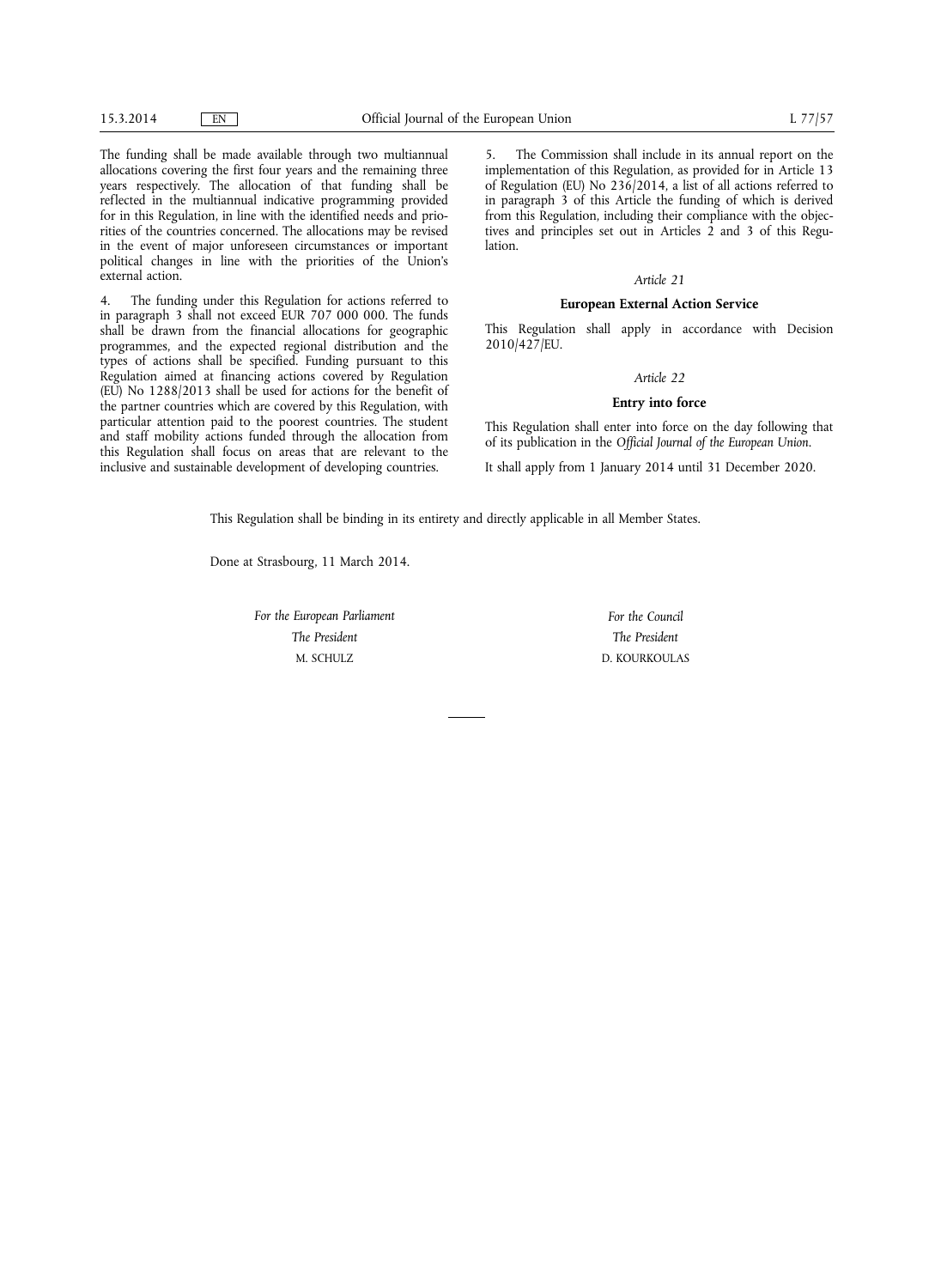## *ANNEX I*

### **AREAS OF COOPERATION UNDER GEOGRAPHIC PROGRAMMES**

A. COMMON AREAS OF COOPERATION UNDER GEOGRAPHIC PROGRAMMES

Geographic programmes shall be drawn from the areas of cooperation set out below, which should not be read to equate with sectors. Priorities will be established in accordance with international commitments in the area of development policy that the Union has entered into, in particular the MDGs and post-2015 internationally-agreed new development targets which modify or replace the MDGs, and on the basis of a policy dialogue with each eligible partner country or region.

#### I. **Human rights, democracy and good governance**

- (a) Human rights, democracy and the rule of law
	- (i) supporting democratisation and strengthening democratic institutions, including the role of parliaments;
	- (ii) strengthening the rule of law and the independence of judicial and protection systems and ensuring unhindered and equal access to justice for all;
	- (iii) supporting the transparent and accountable functioning of institutions and decentralisation; promoting a participatory in-country social dialogue and other dialogues on governance and human rights;
	- (iv) promoting media freedom, including for modern means of communication;
	- (v) promoting political pluralism, protection of civil, cultural, economic, political and social rights and protection of persons belonging to minorities and to most vulnerable groups;
	- (vi) supporting the fight against discrimination and discriminatory practices on any ground, inter alia, on the basis of racial or ethnic origin, caste, religion or belief, sex, gender identity or sexual orientation, social affiliation, disability, health status or age;
	- (vii) promoting civil registration, especially birth and death registration.
- (b) Gender equality, empowerment of and equal opportunities for women
	- (i) promoting gender equality and equity;
	- (ii) protecting the rights of women and girls, including through actions against child marriage and other harmful traditional practices such as female genital mutilation and any form of violence against women and girls and support for the victims of gender-based violence;
	- (iii) promoting the empowerment of women, including in their roles as development actors and peace-builders.
- (c) Public sector management at central and local level
	- supporting the development of the public sector with the purpose of enhancing universal and non-discriminatory access to basic services, especially health and education;
	- (ii) supporting programmes to improve policy formulation, public financial management, including the setting-up and reinforcement of audit, control and anti-fraud bodies and measures, and institutional development, including human resource management;
	- (iii) strengthening the technical expertise of parliaments, enabling them to assess and contribute to the formulation and oversight of national budgets, including as regards domestic revenues from resource extraction and tax matters.
- (d) Tax policy and administration
	- (i) supporting the building-up or strengthening of fair, transparent, effective, progressive and sustainable domestic tax systems;
	- (ii) strengthening monitoring capacities in developing countries in the fight against tax evasion and illicit financial flows;
	- (iii) supporting the production and dissemination of work on tax fraud and its impact, in particular by oversight bodies, parliaments and civil society organisations;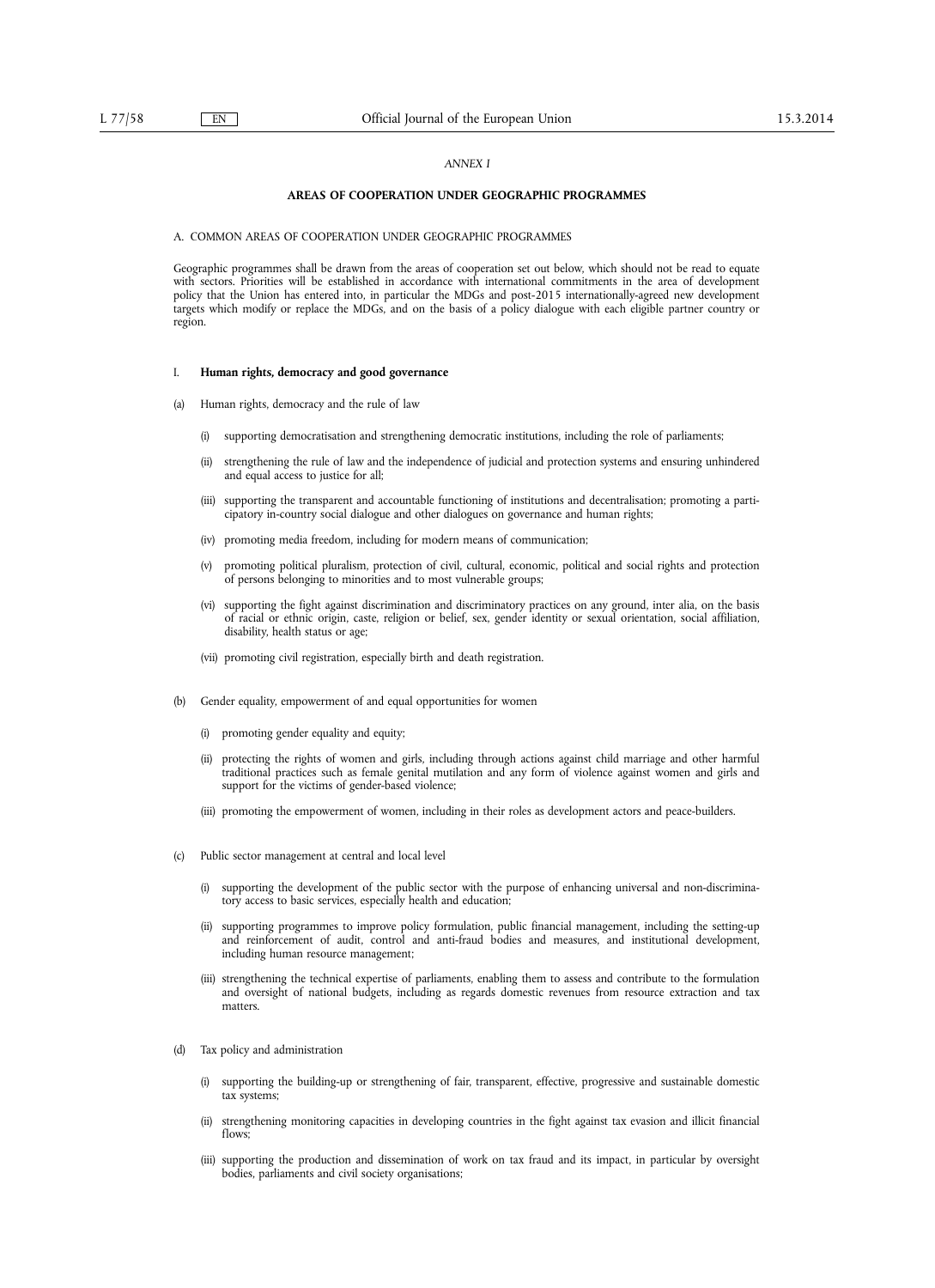- (iv) supporting multilateral and regional initiatives on tax administration and tax reforms;
- (v) supporting developing countries to participate more effectively in international tax cooperation structures and processes;
- (vi) supporting the inclusion of country-by-country and project-by-project reporting in the legislation of partner countries to enhance financial transparency.
- (e) Fight against corruption
	- (i) assisting partner countries in tackling all forms of corruption, including through advocacy, awareness-raising and reporting;
	- (ii) increasing the capacity of control and oversight bodies and of the judiciary.
- (f) Civil society and local authorities
	- (i) supporting capacity building of civil society organisations, in order to strengthen their voice and active participation in the development process and to advance political, social and economic dialogue;
	- (ii) supporting capacity building of local authorities and mobilising their expertise to promote a territorial approach to development, including decentralisation processes;
	- (iii) promoting an enabling environment for citizen participation and civil society action.
- (g) Promotion and protection of the rights of children
	- (i) promoting the granting of legal documents;
	- (ii) supporting an adequate and healthy standard of life and healthy growth to adulthood;
	- (iii) ensuring the provision of basic education to all.

### II. **Inclusive and sustainable growth for human development**

- (a) Health, education, social protection, employment and culture
	- (i) supporting sectoral reforms that increase access to basic social services, in particular quality health and education services, with a focus on the related MDGs and on access to such services by the poor and by marginalised and vulnerable groups;
	- (ii) strengthening local capacities to respond to global, regional and local challenges, including through using sectoral budget support with intensified policy dialogue;
	- (iii) strengthening health systems, inter alia by addressing the lack of qualified health providers, fair financing for health and making medicines and vaccines more affordable for the poor;
	- (iv) promoting the full and effective implementation of the Beijing Platform for Action and the Programme of Action of the International Conference on Population and Development and the outcomes of their review conferences and in this context sexual and reproductive health and rights;
	- (v) ensuring an adequate supply of affordable good quality drinking water, adequate sanitation and hygiene;
	- (vi) enhancing support for and equal access to quality education;
	- (vii) supporting vocational training for employability and capacity to carry out and use the results of research in favour of sustainable development;
	- (viii) supporting national social protection schemes and floors, including social insurance systems for health and pension schemes, with a focus on reducing inequality;
	- (ix) supporting the decent work agenda, and promoting social dialogue;
	- (x) promoting inter-cultural dialogue, cultural diversity and respect for the equal dignity of all cultures;
	- (xi) promoting international cooperation to stimulate the contribution of cultural industries to economic growth in developing countries to fully exploit its potential to fight poverty, including addressing issues such as market access and intellectual property rights.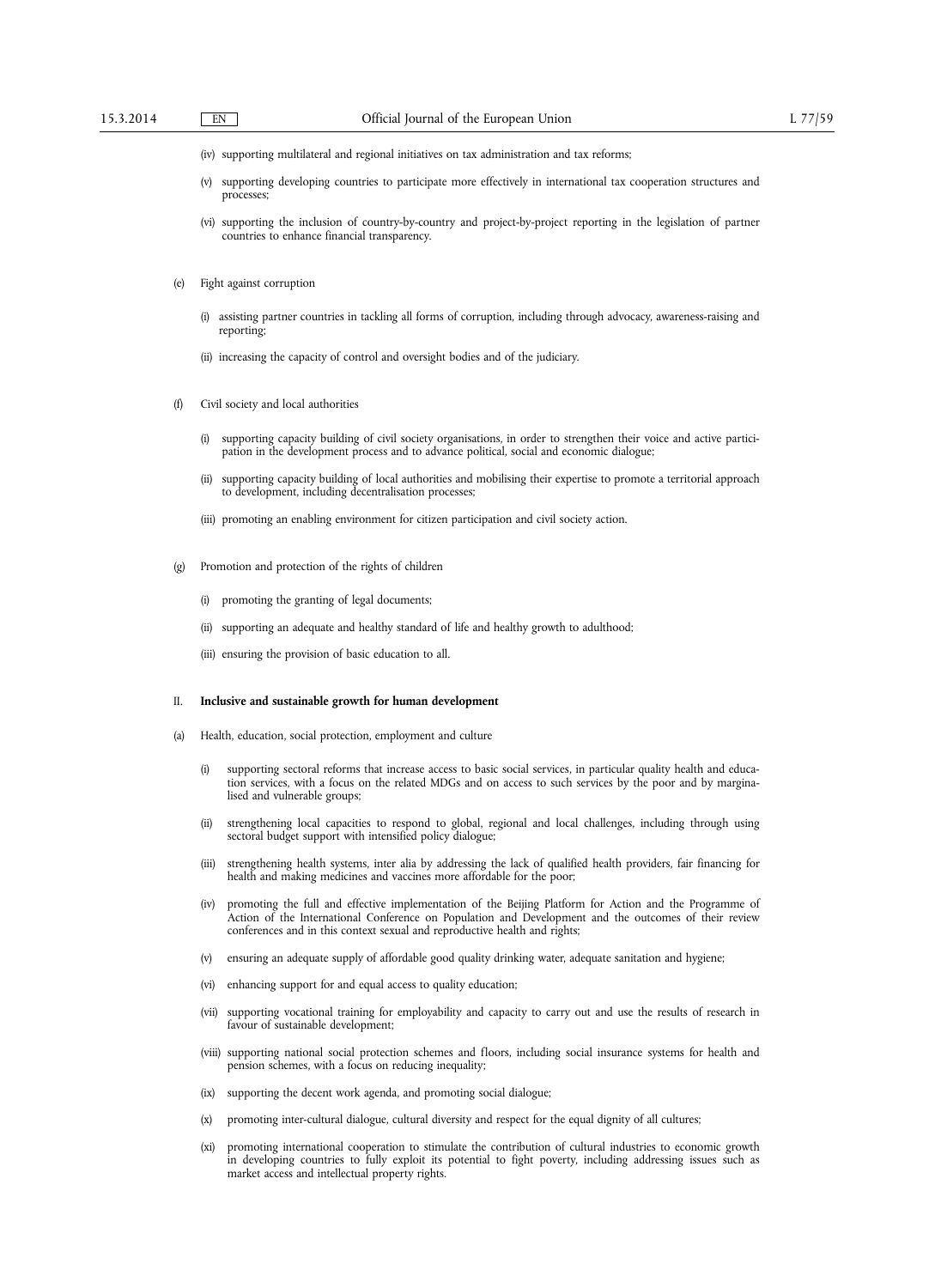- (b) Business environment, regional integration and world markets
	- (i) supporting the development of a competitive local private sector, including by building local institutional and business capacity;
	- (ii) supporting the development of local production systems and of local enterprises, including green enterprises;
	- (iii) promoting small and medium-sized enterprises (SMEs), microenterprises and cooperatives and fair trade;
	- (iv) promoting the development of local, domestic and regional markets, including markets for environmental goods and services;
	- (v) supporting legislative and regulatory framework reforms and their enforcement;
	- (vi) facilitating access to business and financial services such as micro-credit and savings, micro-insurance and payment transfer;
	- (vii) supporting the enforcement of internationally agreed labour rights;
	- (viii) establishing and improving laws and land registries to protect land and intellectual property rights;
	- (ix) promoting research and innovation policies which contribute to sustainable and inclusive development;
	- (x) promoting investments that generate sustainable employment, including through blending mechanisms, with a focus on financing for domestic companies and leveraging domestic capitals, in particular at SME level, and supporting human resources development;
	- (xi) improving infrastructure with full respect for social and environmental standards;
	- (xii) promoting sectoral approaches to sustainable transport, meeting partner countries' needs, ensuring transport safety, affordability and efficiency, and minimising negative effects on the environment;
	- (xiii) engaging with the private sector to enhance socially responsible and sustainable development, promoting corporate social and environmental responsibility and accountability and social dialogue;
	- (xiv) assisting developing countries in trade and regional and continental integration efforts, and providing assistance for their smooth and gradual integration into the world economy;
	- (xv) supporting more generalised access to information and communication technologies to bridge the digital divide.
- (c) Sustainable agriculture, food and nutrition security
	- (i) helping build developing countries' resilience to shocks (such as scarcity of resources and supply, price volatility) and tackling inequalities, by giving poor people better access to land, food, water, energy and finance without harming the environment;
	- (ii) supporting sustainable agricultural practices and relevant agricultural research, and focusing on smallholder agriculture and rural livelihoods;
	- (iii) supporting women in agriculture;
	- (iv) encouraging government efforts to facilitate socially and ecologically responsible private investment;
	- (v) supporting strategic approaches to food security, with a focus on food availability, access, infrastructure, storage and nutrition;
	- (vi) addressing food insecurity and malnutrition through basic interventions in situations of transition and fragility;
	- (vii) supporting country-led, participatory, decentralised and environmentally sustainable territorial development.
- (d) Sustainable energy
	- (i) improving access to modern, affordable, sustainable, efficient, clean and renewable energy services;
	- (ii) promoting local and regional sustainable energy solutions and decentralised energy production.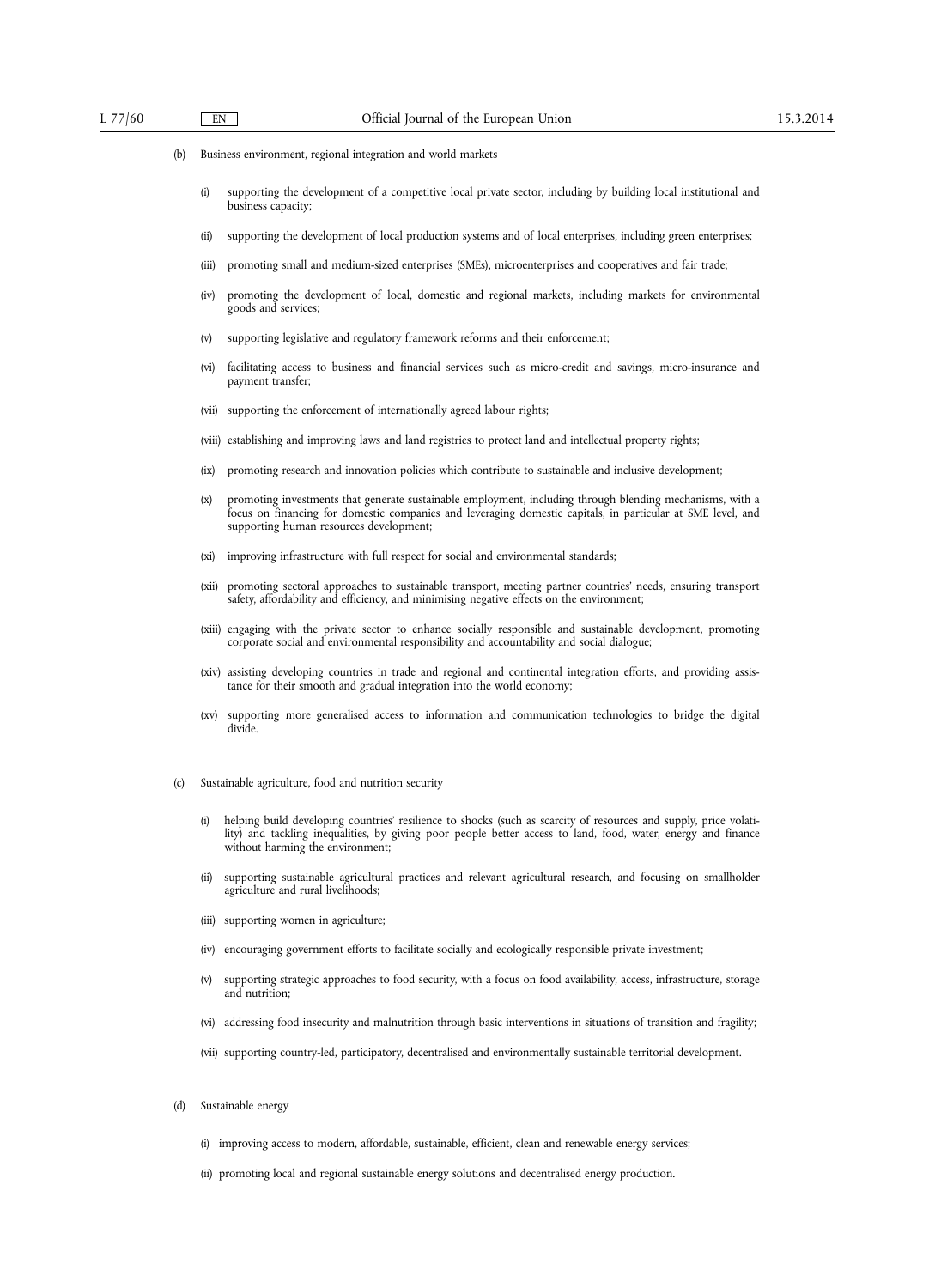- (e) Natural resources management, including land, forestry and water, in particular:
	- (i) supporting oversight processes and bodies and backing governance reforms that promote the sustainable and transparent management and preservation of natural resources;
	- (ii) promoting equitable access to water, as well as integrated water resources management and river basin management;
	- (iii) promoting the protection and sustainable use of biodiversity and ecosystem services;
	- (iv) promoting sustainable patterns of production and consumption and the safe and sustainable management of chemicals and waste, taking into account their impacts on health.
- (f) Climate change and environment
	- (i) promoting the use of cleaner technologies, sustainable energy and resource efficiency with a view to achieving low-carbon development while reinforcing environmental standards;
	- (ii) improving the resilience of developing countries to the consequences of climate change by supporting ecosystem-based climate change adaptation and mitigation and disaster risk reduction measures;
	- (iii) supporting the implementation of relevant multilateral environmental agreements, in particular the strengthening of the environmental dimension of the institutional framework for sustainable development and the promotion of the protection of biodiversity;
	- (iv) helping partner countries in coping with the challenge of displacement and migration induced by the effects of climate change, and rebuilding climate refugees' livelihoods.

### III. **Other areas of significance for development**

- (a) Migration and asylum
	- (i) supporting targeted efforts to fully exploit the interrelationship between migration, mobility, employment and poverty reduction, so as to make migration a positive force for development and reducing 'brain drain';
	- (ii) supporting developing countries in adopting long-term policies for managing migratory flows which respect the human rights of migrants and their families and enhance their social protection.
- (b) Linking humanitarian relief and development cooperation
	- (i) reconstructing and rehabilitating, in the medium- and long-term, regions and countries affected by conflict as well as by man-made and natural disasters;
	- (ii) carrying out medium- and long-term activities aimed at the self-sufficiency and integration or reintegration of uprooted people, linking relief, rehabilitation and development.
- (c) Resilience and disaster risk reduction
	- in situations of fragility, supporting the delivery of basic services and building legitimate, effective and resilient State institutions and an active and organised civil society, in partnership with the country concerned;
	- (ii) contributing to a prevention approach to State fragility, conflict, natural disasters and other types of crises by assisting partner countries' and regional organisations' efforts to strengthen early warning systems and democratic governance and institutional capacity building;
	- (iii) supporting disaster risk reduction, preparedness and prevention and the management of the consequences of such disasters.
- (d) Development and security, including conflict prevention
	- (i) addressing the root causes of conflict, including poverty, degradation, exploitation and unequal distribution and access to land and natural resources, weak governance, human rights abuses and gender inequality as a means of supporting conflict prevention and resolution and peace building;
	- (ii) promoting dialogue, participation and reconciliation with a view to promoting peace and preventing outbreaks of violence, in accordance with international best practice;
	- (iii) fostering cooperation and policy reform in the fields of security and justice, the fight against drugs and other trafficking, including trafficking in human beings, corruption and money laundering.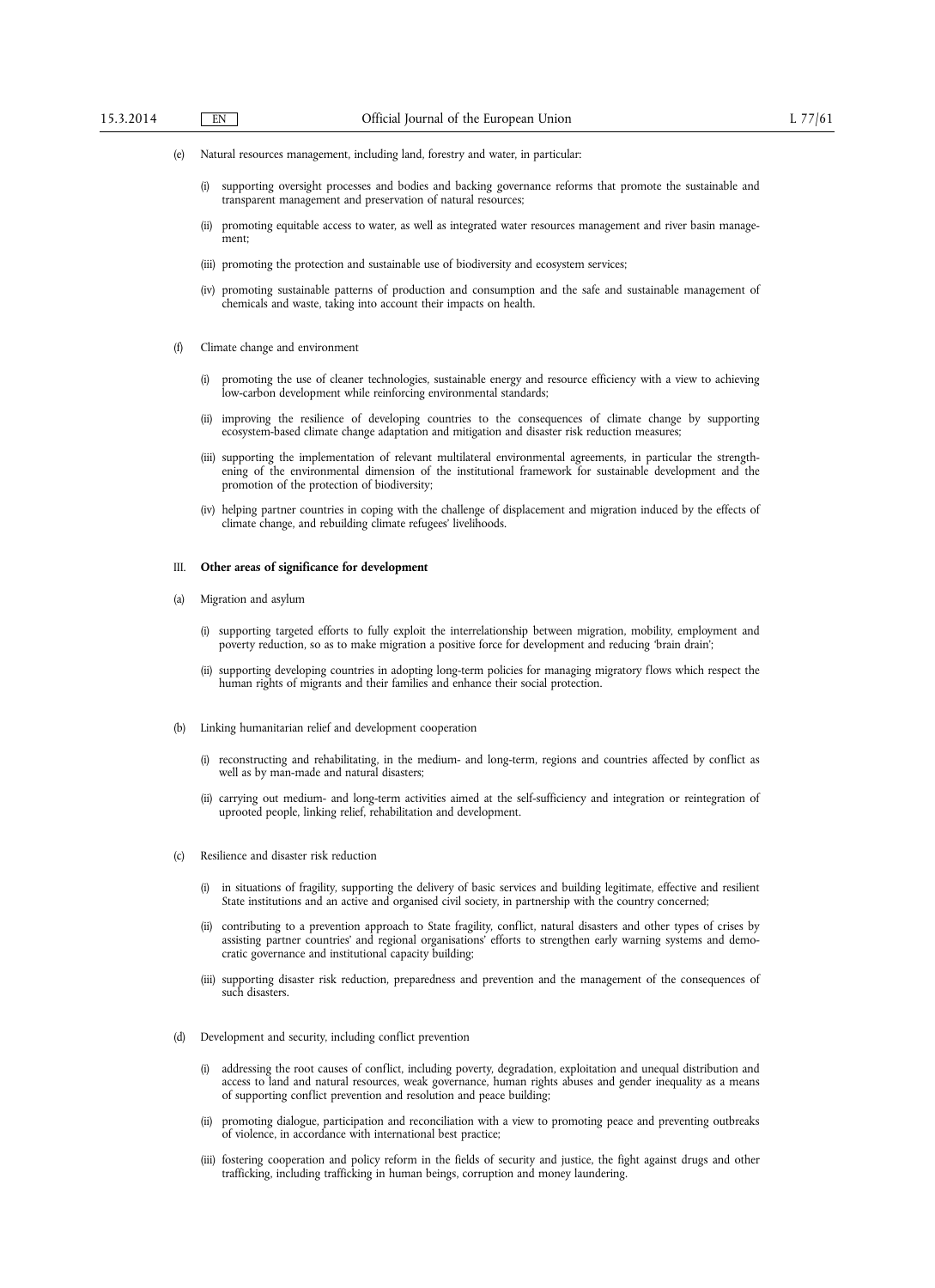#### B. SPECIFIC AREAS OF COOPERATION PER REGION

Union assistance shall support actions and sectoral dialogues consistent with Article 5 and Part A of this Annex, and with the overall purpose and scope, objective and general principles of this Regulation. Particular consideration shall be given to the areas described below, reflecting jointly-agreed strategies.

## I. **Latin America**

- (a) Encouraging social cohesion, in particular social inclusion, decent work and equity, gender equality and women empowerment;
- (b) addressing governance issues and supporting policy reforms, in particular in the areas of social policies, public finance management and taxation, security (including drugs, criminality and corruption), reinforcement of good governance, public institutions at local, national and regional levels (including through innovative mechanisms for the provision of technical cooperation, e.g. Technical Assistance and Information Exchange (TAIEX) and twinning), protection of human rights, including those of minorities, indigenous peoples and afro-descendants, respect for the core labour standards of the International Labour Organisation (ILO), environment, the fight against discrimination, the fight against sexual, gender-based and child violence and the fight against the production, consumption and trafficking of drugs;
- (c) supporting an active, organised and independent civil society and strengthening social dialogue through support for social partners;
- (d) strengthening social cohesion in particular with the setting-up and strengthening of sustainable social protection systems, including social insurance, and fiscal reform, strengthening the capacity of tax systems and the fight against fraud and tax evasion which contributes to enhancing equality and wealth distribution;
- (e) assisting Latin American States to fulfil their obligation of due diligence in the prevention, investigation, prosecution, sanction and reparation of and attention to feminicide;
- (f) supporting various processes of regional integration and interconnection of network infrastructures, while ensuring complementarity with activities supported by the EIB and other institutions;
- (g) addressing the security-development nexus;
- (h) strengthening the capacity to provide universal access to basic social services of quality, particularly in the health and education sectors;
- (i) supporting policies in the area of education and the development of a common Latin American higher education area;
- (j) addressing economic vulnerability and contributing to structural transformation by establishing strong partnerships around open and fair trade relations, productive investments for more and better jobs in the green and inclusive economy, knowledge transfer and cooperation in research, innovation and technology, and promoting sustainable and inclusive growth in all its dimensions, with particular attention to the challenges of migratory flows, food security (including sustainable agriculture and fisheries), climate change, sustainable energies and the protection and enhancement of biodiversity and ecosystem services, including water, soil and forests; supporting the development of microenterprises and SMEs as the main source of inclusive growth, development and jobs; promoting development aid for trade to ensure that Latin American microenterprises and SMEs can benefit from international trading opportunities, taking into account changes in the generalised scheme of preferences;
- (k) mitigating the adverse effects that exclusion from the generalised scheme of preferences will have on the economies of many of the countries in the region;
- ensuring an appropriate follow-up to short-term emergency measures addressing post-disaster or post-crisis recovery implemented through other financing instruments.

### II. **South Asia**

- (1) Promote democratic governance
	- (a) supporting democratic processes, fostering effective democratic governance, strengthening public institutions and bodies (including at local level), supporting efficient decentralisation, State restructuring and electoral processes;
	- (b) supporting the development of an active, organised and independent civil society, including the media, and strengthening social dialogue through support for social partners;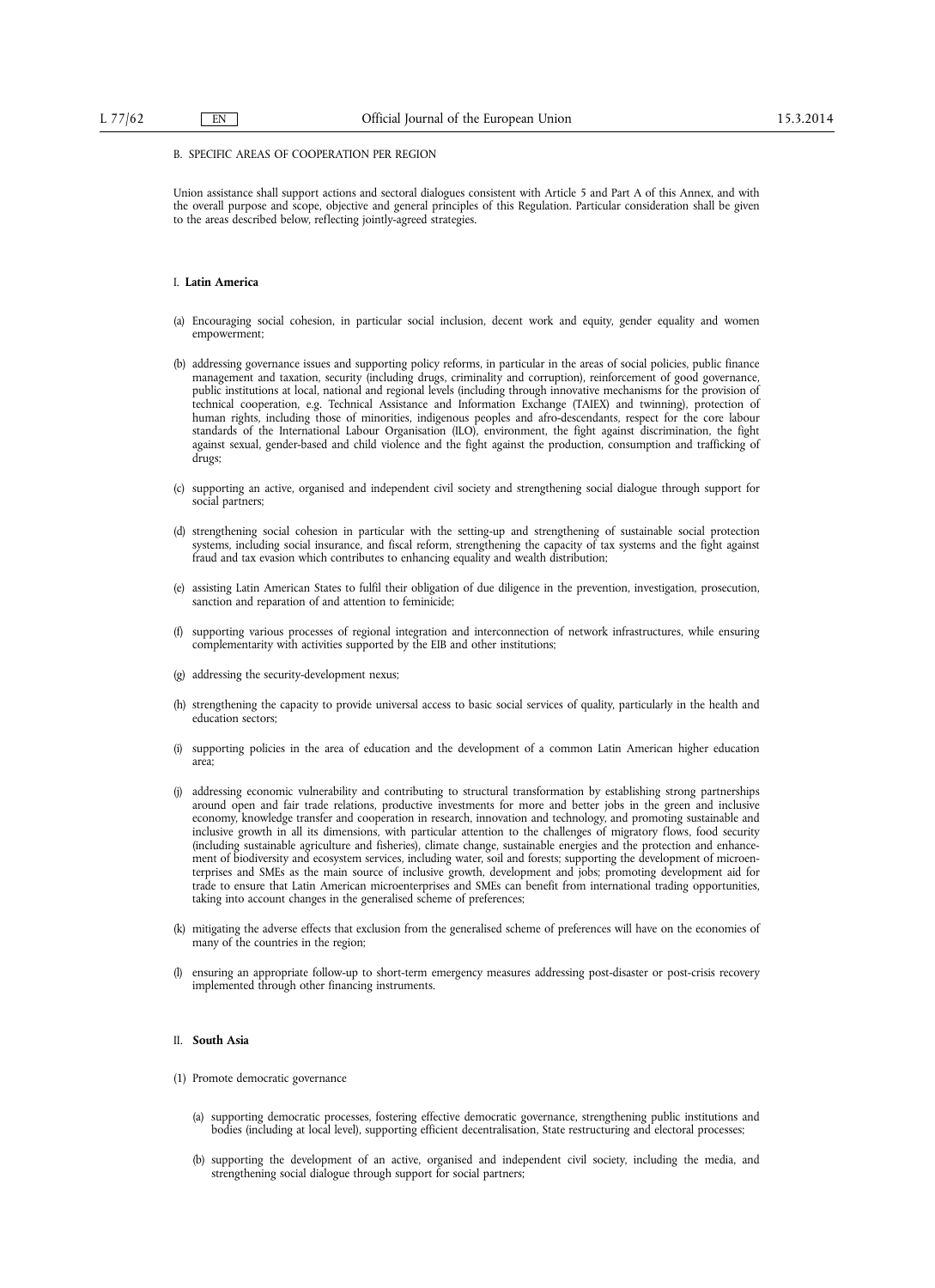- (c) building and strengthening legitimate, effective and accountable public institutions, promoting institutional and administrative reforms, good governance, anti-corruption and public financial management, and supporting the rule of law;
- (d) strengthening the protection of human rights, including the rights of minorities, migrants, indigenous people and vulnerable groups, the fight against discrimination, sexual, gender-based and child violence and human trafficking;
- (e) protecting human rights, through the promotion of institutional reforms (including on good governance and anticorruption, public financial management, taxation and public administration reform) and legislative, administrative and regulatory reforms in line with international standards, in particular in fragile States and countries in conflict and post-conflict situations.
- (2) Promote social inclusion and human development in all its dimensions
	- (a) encouraging social cohesion, in particular social inclusion, decent work and equity and gender equality through education, health and other social policies;
	- (b) strengthening the capacity to provide universal access to basic social services, particularly in the health and education sectors; improving access to education for all with a view to increasing knowledge, skills and employability on the job market, including — where relevant — by addressing inequality and discrimination on the basis of work and descent, and in particular caste-based discrimination;
	- (c) promoting social protection and inclusion, decent employment and core labour standards, equity and gender equality through education, health and other social policies;
	- (d) promoting high-quality education, vocational training and health services which are accessible to all (including for girls and women);
	- (e) in the context of the security and development nexus, fighting against gender and descent-based violence, child abduction, corruption and organised crime, production, consumption and trafficking of drugs and other forms of trafficking;
	- (f) establishing development-oriented partnerships around agriculture, private sector development, trade, investment, aid, migration, research, innovation and technology and the provision of public goods, aiming at poverty reduction and social inclusion.
- (3) Support sustainable development, increase the resilience of South Asian societies against climate change and natural disasters
	- (a) promoting sustainable and inclusive growth and livelihoods, integrated rural development, sustainable agriculture and forestry, food security and nutrition;
	- (b) promoting sustainable use of natural resources and renewable energy, protection of biodiversity, water and waste management, soil and forest protection;
	- (c) contributing to efforts to address climate change through supporting adaptation, mitigation and disaster risk reduction measures;
	- (d) supporting efforts to improve economic diversification, competitiveness and trade, private sector development with a particular focus on microenterprises and SMEs and cooperatives;
	- (e) promoting sustainable consumption and production as well as investments in clean technologies, sustainable energies, transport, sustainable agriculture and fisheries, the protection and enhancement of biodiversity and ecosystem services, including water and forests, and decent job creation in the green economy;
	- (f) supporting disaster preparedness and post-disaster long-term recovery, including in the field of food and nutrition security and assistance to uprooted people.
- (4) Support regional integration and cooperation
	- (a) encouraging regional integration and cooperation, in a result-oriented way through support for regional integration and dialogue, in particular through the South Asian Association for Regional Cooperation and promoting the development objectives of the Istanbul ('Heart of Asia') process;
	- (b) supporting efficient border management and cross-border co-operation to promote sustainable economic, social and environmental development in border regions; fighting against organised crime, production, consumption and trafficking of drugs;
	- (c) supporting regional initiatives targeting the major communicable diseases; contributing to preventing and responding to health risks, including those originating at the interface between animals, humans and their various environments.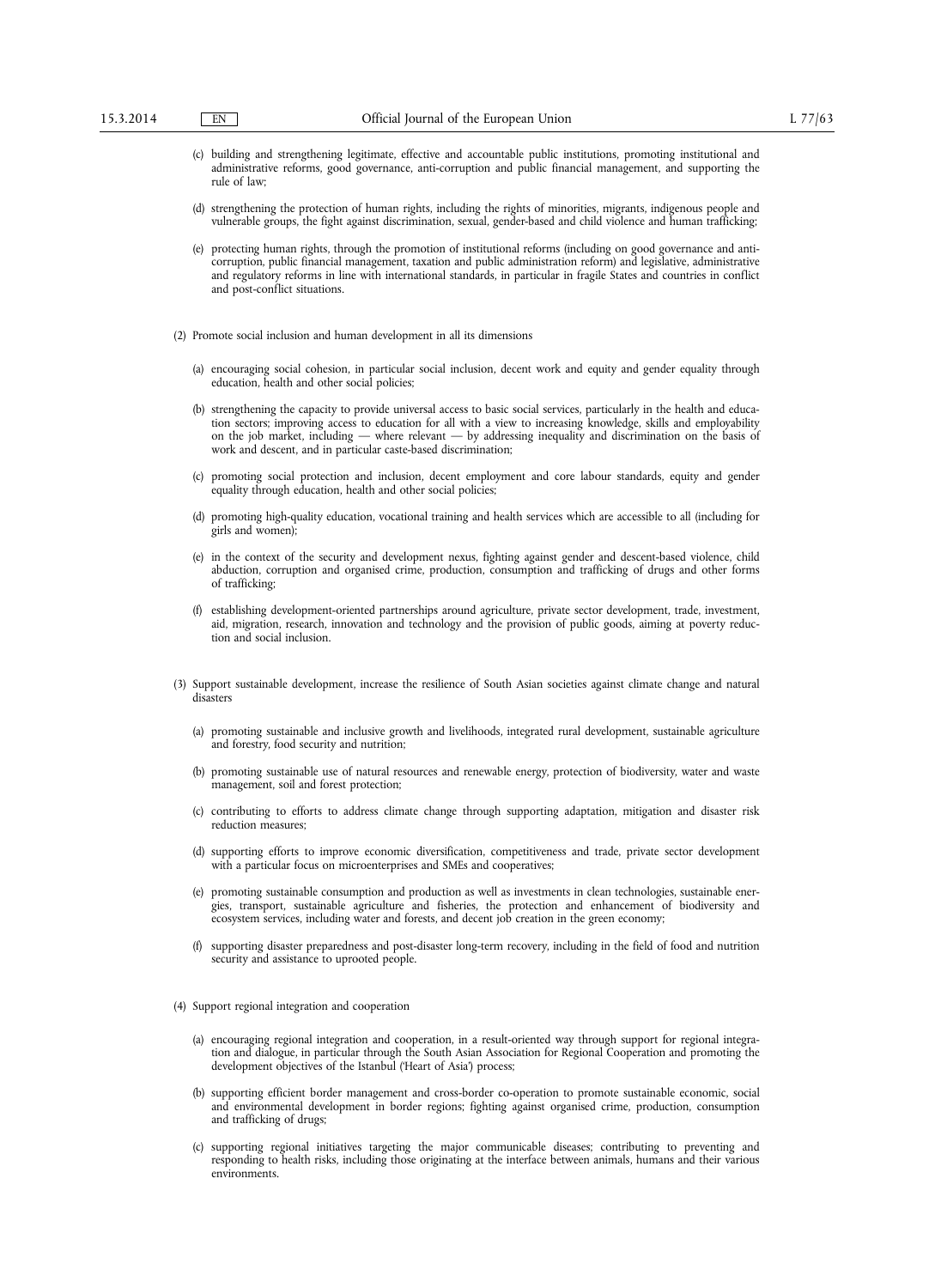#### III. **North and South East Asia**

- (1) Promote democratic governance
	- (a) contributing to democratisation; building and strengthening legitimate, effective and accountable public institutions and bodies and protecting human rights, through the promotion of institutional reforms (including on good governance and anti-corruption, public financial management, taxation and public administration reform) and legislative, administrative and regulatory reforms in line with international standards, in particular in fragile States and in countries in conflict and post-conflict situations;
	- (b) strengthening the protection of human rights, including the rights of minorities and indigenous peoples, promoting respect for core labour standards, fighting against discrimination, fighting against sexual, gender-based and child violence, including children in armed conflict, and addressing the issue of human trafficking;
	- (c) supporting the Association of Southeast Asian Nations (ASEAN) human rights architecture, especially the work of the ASEAN Intergovernmental Commission on Human Rights;
	- (d) building and strengthening legitimate, effective and accountable public institutions and bodies;
	- (e) supporting an active, organised and independent civil society; strengthening social dialogue through support for social partners;
	- (f) supporting the efforts of the region to enhance democracy, the rule of law and citizen security, including through justice and security sector reform, and the promotion of inter-ethnic and inter-faith dialogue and peace processes;
	- (g) in the context of the security and development nexus, fighting against corruption and organised crime, production, consumption and trafficking of drugs and against other forms of trafficking, and supporting efficient border management and cross-border co-operation to promote sustainable economic, social and environmental development in border regions; support for demining activities.
- (2) Promote social inclusion and human development in all its dimensions
	- (a) encouraging social cohesion, in particular social inclusion, decent work and equity and gender equality;
	- (b) strengthening the capacity to provide universal access to basic social services, particularly in the health and education sectors; improving access to education for all with a view to increasing knowledge, skills and employability on the job market, including — where relevant — by addressing inequality and discrimination on the basis of work and descent, and in particular caste-based discrimination;
	- (c) establishing development-oriented partnerships around agriculture, private sector development, trade, investment, aid, migration, research, innovation and technology and the provision of public goods, aiming at poverty reduction and social inclusion;
	- (d) supporting the efforts of the region to prevent and respond to health risks, including those originating at the interface between animals, humans and their various environments;
	- (e) promoting inclusive education, life-long learning and training (including higher education, vocational education and training), and improving the functioning of labour markets;
	- (f) promoting a greener economy and sustainable and inclusive growth especially with regard to agriculture, food security and nutrition, sustainable energies and the protection and enhancement of biodiversity and ecosystem services;
	- (g) in the context of the security and development nexus, fighting against gender and descent-based violence and child abduction.
- (3) Support sustainable development and increase the resilience of South East Asian societies against climate change and natural disasters
	- (a) supporting climate change mitigation and adaptation, promoting sustainable consumption and production;
	- (b) supporting the region to mainstream climate change into sustainable development strategies, to develop policies and instruments for adaptation and mitigation, to address the adverse effects of climate change and enhance longterm cooperation initiatives and to reduce the vulnerability to disasters, to support the ASEAN Multi-Sectoral Framework on Climate Change: Agriculture and Forestry towards Food Security;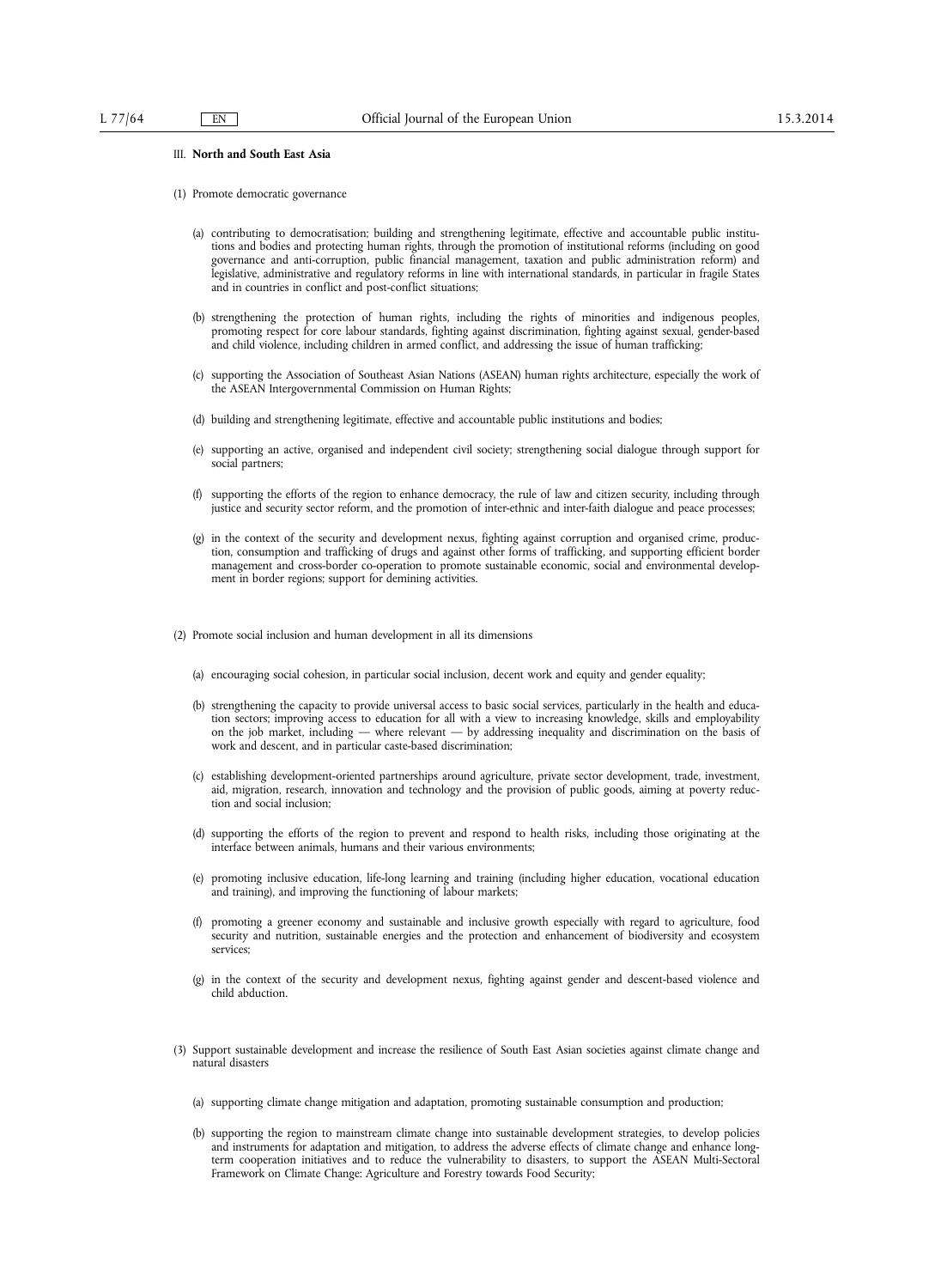- (c) in view of population expansion and changing consumer demands, support for sustainable consumption and production as well as investments in clean technologies in particular at regional level, sustainable energies, transport, sustainable agriculture and fisheries, the protection and enhancement of biodiversity and ecosystem services, including water and forests, and decent job creation in the green economy;
- (d) link relief, rehabilitation and development by ensuring an appropriate follow up to short-term emergency measures addressing post-disaster or post-crisis recovery implemented through other financing instruments; supporting disaster preparedness and post-disaster long-term recovery, including in the field of food and nutrition security and assistance to uprooted people.
- (4) Support regional integration and cooperation across North and South East Asia
	- (a) encouraging greater regional integration and cooperation in a result-oriented way through support to regional integration and dialogue;
	- (b) supporting socio-economic integration and connectivity of ASEAN, including the implementation of the development-related objectives of the ASEAN Economic Community, the Master Plan on ASEAN Connectivity and the Post-2015 Vision;
	- (c) promoting trade-related assistance and development aid for trade, including to ensure that microenterprises and SMEs benefit from international trading opportunities;
	- (d) leveraging financing for sustainable infrastructures and networks favouring regional integration, social inclusion and cohesion and sustainable growth, while ensuring complementarity with activities supported by the EIB and other Union financing institutions as well as with other institutions in this area;
	- (e) encouraging dialogue between ASEAN institutions and countries and the Union;
	- (f) supporting regional initiatives targeting the major communicable diseases; contributing to preventing and responding to health risks, including those originating at the interface between animals, humans and their various environments.

### IV. **Central Asia**

- (a) As overarching objectives, contributing to sustainable and inclusive economic and social development, social cohesion and democracy;
- (b) supporting food security, access to sustainable energy security, water and sanitation for local populations; promoting and supporting disaster preparedness and climate change adaptation;
- (c) supporting representative and democratically elected parliaments, promoting and supporting good governance and democratisation processes; sound management of public finances; the rule of law, with well-functioning institutions and effective respect for human rights and gender equality; supporting an active, organised and independent civil society, and strengthening social dialogue through support for social partners;
- (d) promoting inclusive and sustainable economic growth, addressing social and regional inequalities, and supporting innovation and technology, decent work, agriculture and rural development, promoting economic diversification by supporting microenterprises and SMEs, while stimulating the development of a regulated social market economy, open and fair trade and investment, including regulatory reforms;
- (e) supporting efficient border management and cross-border cooperation to promote sustainable economic, social and environmental development in border regions; in the context of the security and development nexus, fighting organized crime and all forms of trafficking, including the fight against production and consumption of drugs as well as negative effects thereof, including HIV/AIDS;
- (f) promoting bilateral and regional cooperation, dialogue and integration including with countries covered by the European Neighbourhood Instrument and other Union instruments to support policy reforms, including through institution building when appropriate, technical assistance (e.g. TAIEX), information exchange and twinning, and by key investments through appropriate mechanisms to mobilise financial resources in the education, environment and energy sectors, low emissions development/resilience to climate change impacts;
- (g) strengthening the capacity to provide universal access to quality basic social services, particularly in the health and education sectors; supporting access for the populations, especially young people and women, to employment, inter alia through supporting improvement of general, vocational and higher education.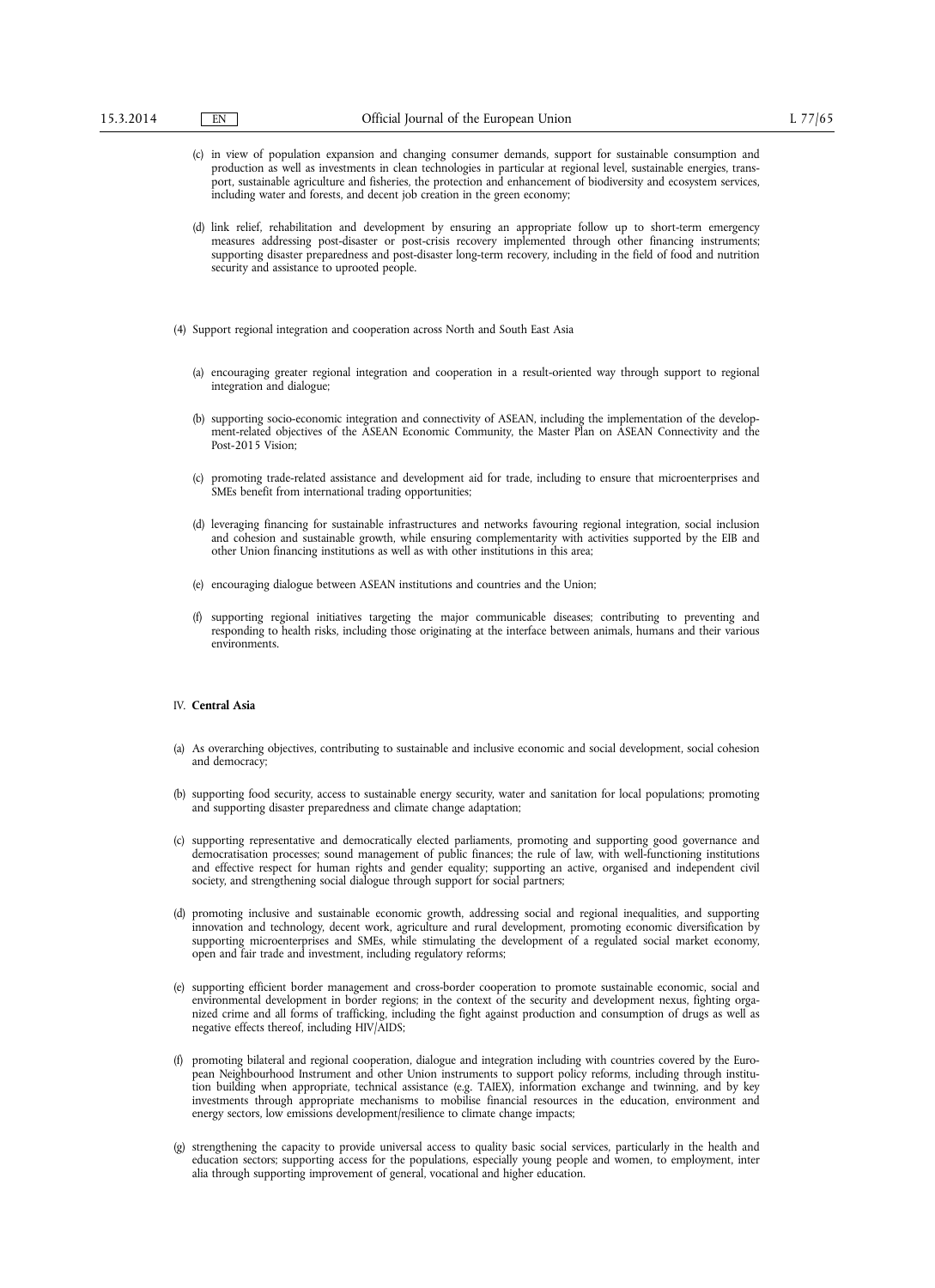### V. **Middle East**

- (a) Addressing democratisation and governance (including in the tax area), rule of law, human rights and gender equality, fundamental freedoms and political equality issues so as to encourage political reforms, the fight against corruption, and the transparency of the judicial process and to build legitimate, democratic, effective and accountable public institutions and an active, independent and organised civil society; strengthening social dialogue through support for social partners;
- (b) supporting civil society in its fight in defence of fundamental freedoms, human rights and democratic principles;
- (c) promoting inclusive growth and encouraging social cohesion and development, in particular creation of employment, social inclusion, decent work and equity and gender equality; strengthening the capacity to provide universal access to basic social services, particularly in the health and education sectors; addressing, where relevant, inequality and discrimination on the basis of work and descent, and in particular caste-based discrimination;
- (d) supporting the development of civic culture especially via training, education and participation of children, young people and women;
- (e) promoting sustainable economic reform and diversification, open and fair trade relations, the development of a regulated and sustainable social market economy, productive and sustainable investment in the main sectors (such as energy, with a focus on renewable energy);
- (f) promoting good neighbourly relations, regional cooperation, dialogue and integration, including with countries covered by the European Neighbourhood Instrument and the Gulf States covered by the Partnership Instrument and other Union instruments by supporting integration efforts within the region, indicatively on economy, energy, water, transportation and refugees;
- (g) promoting sustainable and equitable management of water resources as well as the protection of water resources;
- (h) complementing resources deployed under this Regulation by coherent work and support through other Union instruments and policies, which may focus on access to the Union internal market, labour mobility and wider regional integration;
- (i) in the context of the security and development nexus, fighting against production, consumption and trafficking of drugs;
- (j) in the context of the development and migration nexus, managing migration and helping displaced persons and refugees.

#### VI. **Other countries**

- (a) Supporting the consolidation of a democratic society, good governance, respect for human rights, gender equality, a State governed by the rule of law and contributing to regional and continental stability and integration; supporting an active, organised and independent civil society, and strengthening social dialogue through support for social partners;
- (b) providing support to the adjustment efforts triggered by the establishment of various free-trade areas;
- (c) supporting the fight against poverty, inequality and exclusion, including by addressing the basic needs of the disadvantaged communities and by promoting social cohesion and redistributive policies aimed at reducing inequalities;
- (d) strengthening the capacity to provide universal access to basic social services, particularly in the health and education sectors;
- (e) improving living and working conditions with a special emphasis on promoting the ILO decent work agenda;
- (f) addressing economic vulnerability and contributing to structural transformation with emphasis on decent employment through sustainable and inclusive economic growth and an energy-efficient, renewables-based low carbon economy by establishing strong partnerships around fair trade relations, productive investments for more and better jobs in the green and inclusive economy, knowledge transfer and cooperation in research, innovation and technology, and promoting sustainable and inclusive development in all its dimensions, with particular attention to the challenges of migratory flows, housing, food security (including sustainable agriculture and fisheries), climate change, sustainable energies and the protection and enhancement of biodiversity and ecosystem services, including water and soil;
- (g) addressing sexual and gender-based violence and health issues, including HIV/AIDS and its impacts on society.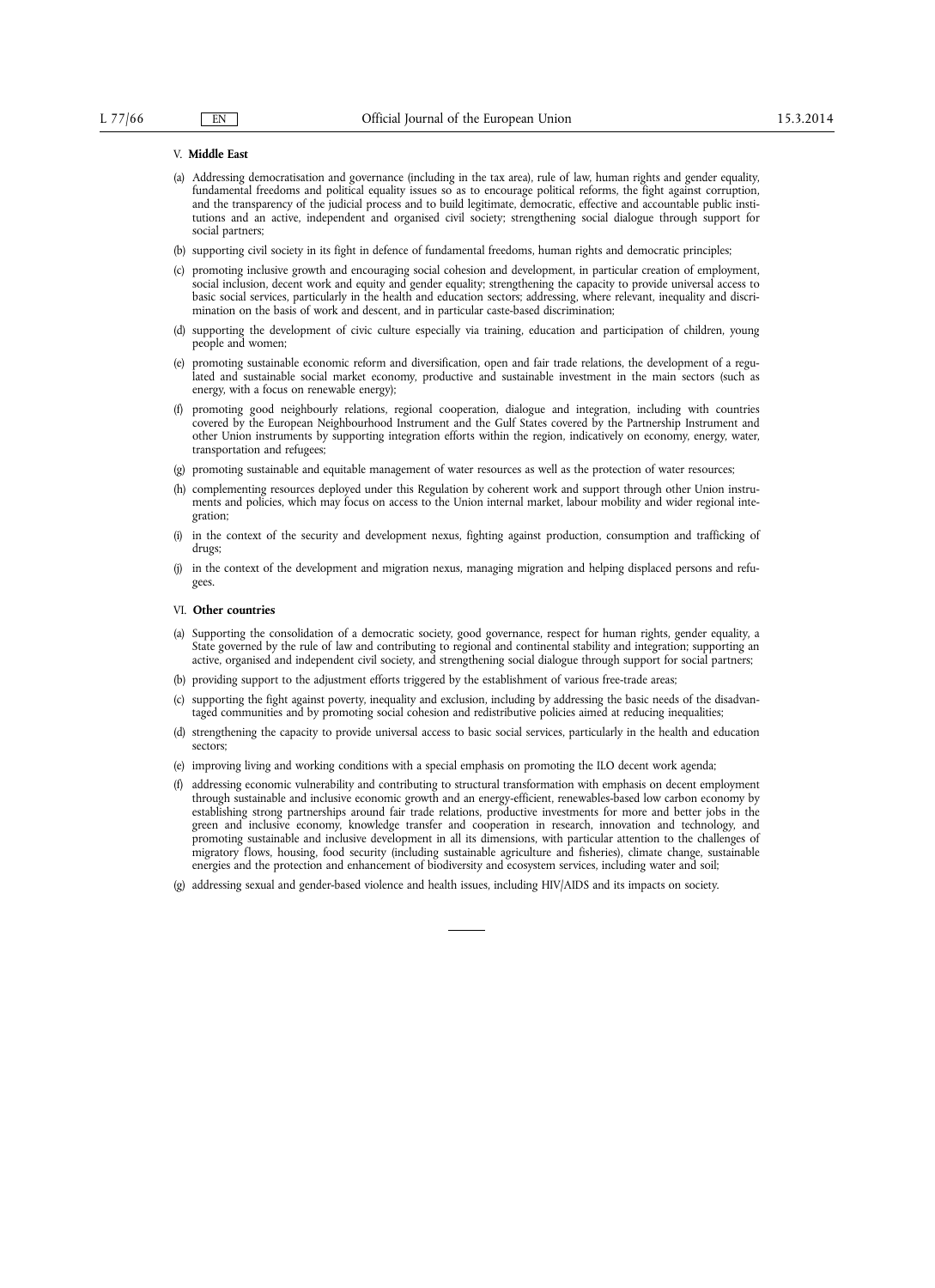### *ANNEX II*

### **AREAS OF COOPERATION UNDER THEMATIC PROGRAMMES**

A. 'GLOBAL PUBLIC GOODS AND CHALLENGES' PROGRAMME

The 'Global Public Goods and Challenges' programme aims at strengthening cooperation, exchange of knowledge and experience and partner countries' capacities with a view to contribute to poverty eradication, social cohesion and sustainable development. This programme shall be drawn from the following areas of cooperation, ensuring a maximum synergy amongst them in light of their strong interconnection.

#### I. **Environment and climate change**

- (a) Contributing to the external dimension of the Union's environment and climate change policies with full respect for the principle of policy coherence for development and other principles set out in the TFEU;
- (b) working upstream in assisting developing countries to achieve the MDGs or any subsequent framework agreed by the Union and the Member States, related to the sustainable use of natural resources and environmental sustainability;
- (c) implementing the Union initiatives and agreed commitments at international and regional level and/or of a transboundary character particularly in the areas of climate change through the promotion of climate resilient low carbon strategies giving priority to strategies to promote biodiversity, protection of ecosystems and natural resources, sustainable management including oceans, land, water, fisheries and forests (for example through mechanisms such as FLEGT), desertification, integrated water resource management, sound chemicals and waste management, resource efficiency and the green economy;
- (d) increasing the integration and mainstreaming of climate change and environmental objectives in Union development cooperation through support for methodological and research work on, in and by developing countries, including monitoring, reporting and verification mechanisms, ecosystem mapping, assessment and valuation, enhancing environmental expertise and promoting innovative actions and policy coherence;
- (e) strengthening environmental governance and supporting international policy development to improve the coherence and efficiency of global governance of sustainable development, by assisting regional and international environmental monitoring and assessment, and by promoting effective compliance and enforcement measures in developing countries for multilateral environmental agreements;
- (f) integrating both disaster risk management and climate change adaptation into development planning and investment, and promoting the implementation of strategies which aim to reduce disaster risk such as protecting ecosystems and restoring wetlands;
- (g) recognising the decisive role of agriculture and livestock-keeping in climate change policies by promoting smallholder agriculture and livestock farming as autonomous adaptation and mitigation strategies in the South due to their sustainable use of natural resources such as water and pasture.

#### II. **Sustainable Energy**

- (a) Promoting access to reliable, secure, affordable, climate-friendly and sustainable energy services as a key driver for poverty eradication and inclusive growth and development with a special emphasis on the use of local and regional renewable energy sources and on ensuring access for poor people in remote regions;
- (b) fostering greater use of renewable energy technologies, in particular decentralised approaches, as well as energy efficiency and promoting sustainable low emission development strategies;
- (c) promoting energy security for partner countries and local communities through, for instance, diversification of sources and routes, considering price volatility issues, emission reduction potential, improving markets and fostering energy and, in particular, electricity interconnections and trade.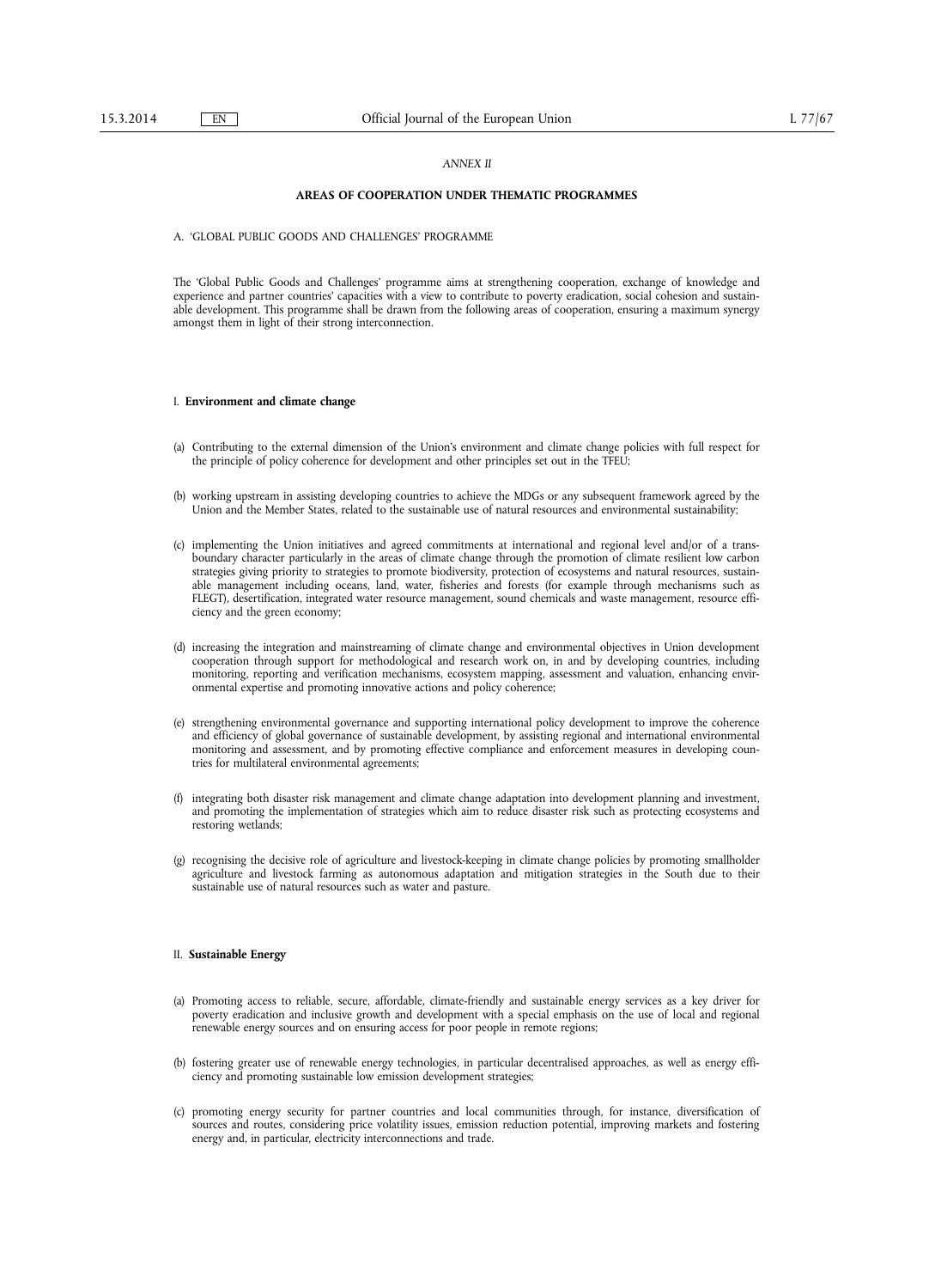#### III. **Human development, including decent work, social justice and culture**

#### (a) Health

- (i) improving the health and well-being of people in developing countries through supporting inclusive and universal access to, and equal provision of, good quality essential public health facilities, goods and services with a continuum of care from prevention to post-treatment and with special emphasis on the needs of persons belonging to disadvantaged and vulnerable groups;
- (ii) supporting and shaping the policy agenda of global initiatives of direct significant benefit to partner countries, considering result orientation, aid effectiveness and effects on health systems, including supporting partner countries to better engage with those initiatives;
- (iii) supporting specific initiatives especially at regional and global level, which strengthen health systems and help countries develop and implement sound, evidence-based and sustainable national health policies, and in priority areas such as child and maternal health, including immunisation and response to global health threats (such as HIV/AIDS, tuberculosis and malaria and other poverty-related and neglected diseases);
- (iv) promoting the full and effective implementation of the Beijing Platform for Action and the Programme of Action of the International Conference on Population and Development and the outcomes of their review conferences and in this context sexual and reproductive health and rights;
- promoting, providing and expanding essential services and psychological support for victims of violence, especially women and children.
- (b) Education, knowledge and skills
	- (i) supporting the achievement of internationally agreed goals in education through global initiatives and partnerships, with special emphasis on promoting knowledge, skills and values for sustainable and inclusive development;
	- (ii) promoting exchange of experience, good practice and innovation, based on a balanced approach to the development of education systems;
	- (iii) improving equal access to and quality of education in particular for persons belonging to vulnerable groups, migrants, women and girls, persons belonging to religious minorities, people with disabilities, people living in fragile contexts, and in countries furthest from achieving global targets, and improving the completion of basic education and the transition to lower secondary education.
- (c) Gender equality, women empowerment and protection of women's and girls' rights
	- (i) supporting country, regional and local level programmes to promote women's and girls' economic and social empowerment, leadership and equal political participation;
	- (ii) supporting national, regional and global initiatives to promote the integration of gender equality and women's and girls' empowerment into polices, plans and budgets, including in international, regional and national development frameworks and in the aid effectiveness agenda; helping to eradicate gender-biased sex selection practices;
	- (iii) addressing sexual and gender-based violence and supporting its victims.
- (d) Children and young people
	- (i) combating trafficking of and all forms of violence against and abuse of children and all forms of child labour, combating child marriage, and promotion of policies taking into consideration the particular vulnerability and potential of children and young people, protection of their rights, including registration at birth, and interests, education, health and livelihoods, starting with participation and empowerment;
	- (ii) enhancing developing countries' attention and capacity to develop policies benefiting children and young people and promoting the role of children and young people as actors for development;
	- (iii) supporting the development of concrete strategies and interventions to address particular problems and challenges affecting children and young people, especially in the areas of health, education and employment, taking their best interests into account in all relevant action.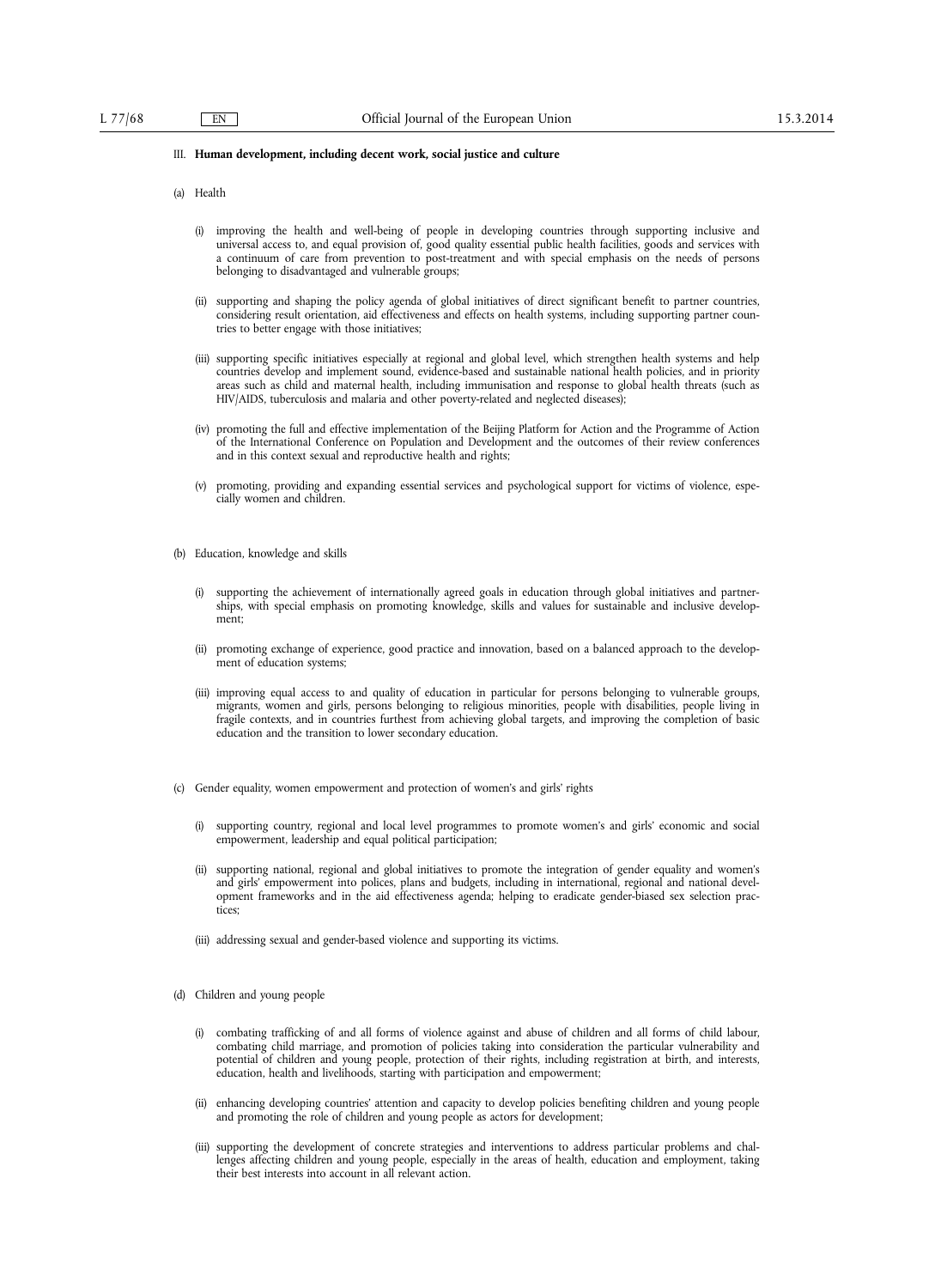- (e) Non-discrimination
	- (i) supporting local, regional, national and global initiatives to promote non-discrimination on grounds of sex, gender identity, racial or ethnic origin, caste, religion or belief, disability, disease, age and sexual orientation through the development of policies, plans and budgets, as well as the exchange of good practices and expertise;
	- (ii) ensuring a broader dialogue on the issue of non-discrimination and the protection of human rights defenders.
- (f) Employment, skills, social protection and social inclusion
	- (i) supporting high levels of productive and decent employment in particular with support for sound education and employment policies and strategies, vocational training for employability relevant to local labour market needs and perspectives, working conditions including in the informal economy, promotion of decent work on the basis of the basic ILO labour standards, including fighting against child labour, and social dialogue as well as facilitation of labour mobility while respecting and promoting migrants' rights;
	- (ii) strengthening social cohesion in particular with the setting-up and strengthening of sustainable social protection systems, including social insurance schemes for those living in poverty, and with fiscal reform, strengthening the capacity of tax systems and the fight against fraud and tax evasion, which contributes to enhancing equality and wealth distribution;
	- (iii) strengthening social inclusion and gender equality with cooperation on equitable access to basic services, employment for all, empowerment and respect of rights of specific groups, in particular migrants, children and young people, persons with disabilities, women, indigenous peoples and persons belonging to minorities to ensure that those groups can and will participate in and benefit from wealth creation and cultural diversity.
- (g) Growth, jobs and private sector engagement
	- (i) promoting actions aiming at creating more and better jobs, by developing the competitiveness and resilience of local microenterprises and SMEs and their integration into the local, regional and global economy, assisting developing countries to integrate into regional and multilateral trading systems;
	- (ii) developing local crafts, which serve to preserve the local cultural heritage;
	- (iii) developing a socially and ecologically responsible local private sector and improving the business environment;
	- (iv) promoting effective economic policies that support the development of the local economy and local industries, towards a green and inclusive economy, resource efficiency and sustainable consumption and production processes;
	- (v) promoting the use of electronic communication as a tool to support pro-poor growth across all sectors in order to bridge the digital divide between developing and industrialised countries and inside developing countries, to achieve an adequate policy and regulatory framework in this area and promoting the development of the necessary infrastructure and the use of services and applications based on information and communication technologies;
	- (vi) promoting financial inclusion by fostering access to and effective use of financial services, such as micro-credit and savings, micro-insurance and payment transfer, by microenterprises and SMEs and households, in particular disadvantaged and vulnerable groups.

#### (h) Culture

- (i) promoting inter-cultural dialogue, cultural diversity and respect for the equal dignity of all cultures;
- (ii) promoting international cooperation to stimulate the contribution of cultural industries to economic growth in developing countries to fully exploit its potential for fighting poverty, including addressing issues such as market access and intellectual property rights;
- (iii) promoting respect for the social, cultural and spiritual values of indigenous peoples and minorities to enhance equality and justice in multi-ethnic societies in compliance with universal human rights to which everyone is entitled, including indigenous peoples and persons belonging to minorities;
- (iv) supporting culture as a promising economic sector for development and growth.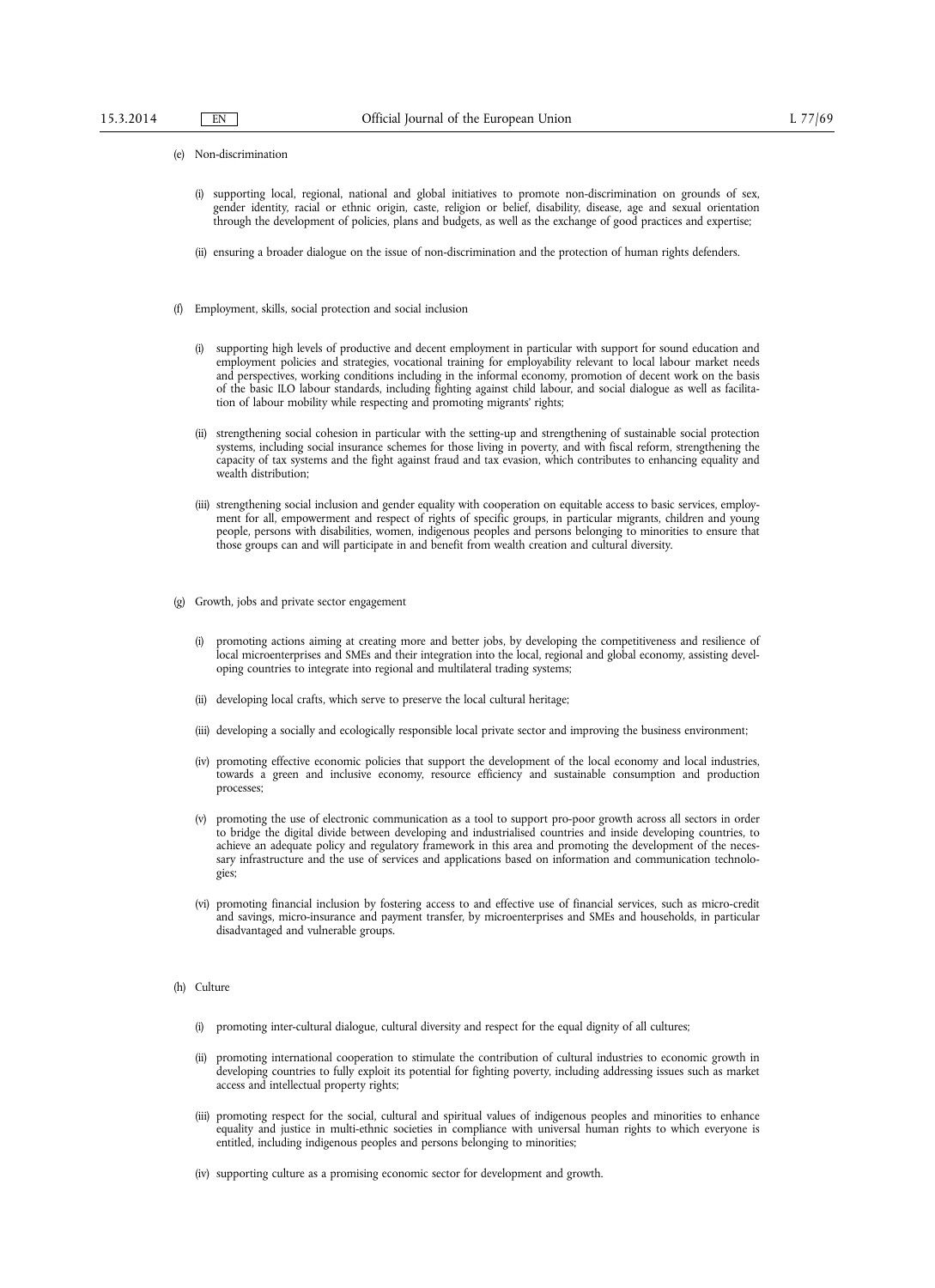#### IV. **Food and nutrition security and sustainable agriculture**

Cooperation in this area shall strengthen cooperation, exchange of knowledge and experience and partner countries' capacities on the four pillars of food security with a gender sensitive approach: food availability (production), access (including land, infrastructure for food transport from surplus to deficit areas, markets, establishing domestic food reserves, safety nets), utilisation (nutrition interventions in socially aware ways) and stability, while also addressing fair trade and prioritising five dimensions: smallholder agriculture and livestock-keeping, food processing to create added value, governance, regional integration and assistance mechanisms for vulnerable populations, by:

- (a) promoting the development of sustainable smallholder agriculture and livestock-keeping through ecosystem-based, low carbon and climate-resilient secure access to technology (including information and communication technologies), through the recognition, promotion and reinforcement of local and autonomous adaptation strategies with regard to climate change, and through extension and technical services, rural development schemes, productive and responsible investment measures, in accordance with international guidelines, sustainable land and natural resource management, protection of land rights of the population in its various form and access to land for local populations, protection of genetic diversity, in an enabling economic environment;
- (b) supporting environmentally and socially responsible policy making and governance of the relevant sectors, the role of the public and non-public actors in its regulation and the use of public goods, its organisational capacity, professional organisations and institutions;
- (c) strengthening food and nutrition security through adequate policies, including the protection of biodiversity and ecosystem services, climate adaptation policies, information systems, crisis prevention and management, and nutrition strategies directed to vulnerable populations which mobilise the necessary resources to deliver basic interventions that could prevent the vast majority of cases of malnutrition;
- (d) fostering safe and sustainable practices throughout the food and feed supply chain.

### V. **Migration and asylum**

Cooperation in this area intends to strengthen political dialogue, cooperation, exchange of knowledge and experience and the capacities of partner countries, civil society organisations and local authorities in order to support human mobility as a positive element of human development. Cooperation in this area, based on a rights-based approach encompassing all human rights, whether civil and political or economic, social and cultural, will address the challenges of migration flows, including South-South migration, the situation of vulnerable migrants such as unaccompanied minors, victims of trafficking, asylum seekers, migrant women, and the condition of children, women and families left in the countries of origin, by:

- (a) promoting migration governance at all levels, with a particular focus on the social and economic consequences of migration, and recognising the key role of civil society organisations, including diaspora, and local authorities in addressing migration as an essential component of the development strategy;
- (b) ensuring better management of migratory flows in all their dimensions, including through enhancing capacities of governments and other relevant stakeholders in partner countries in areas such as: legal migration and mobility; preventing irregular migration, smuggling of migrants and trafficking in human beings; facilitating sustainable return of irregular migrants and supporting voluntary return and reintegration; integrated border management capacities; and international protection and asylum;
- (c) maximising the development impact of the increased regional and global mobility of people, and in particular of wellmanaged labour migration, improving integration of migrants in countries of destination, promoting and protecting the rights of migrants and their families, through support to the formulation and implementation of sound regional and national migration and asylum policies, through integration of the migration dimension into other regional and national policies and through support for the participation of migrants' organisations and local authorities in policy formulation and in the monitoring of policy implementation processes;
- (d) improving a common understanding of the migration and development nexus, including social and economic consequences of government policies, be they in migration, asylum or in other sectors;
- (e) enhancing asylum and reception capacities in partner countries.

Cooperation in this area will be managed in coherence with the Asylum, Migration and Integration Fund and Internal Security Fund, with full respect for the principle of policy coherence for development.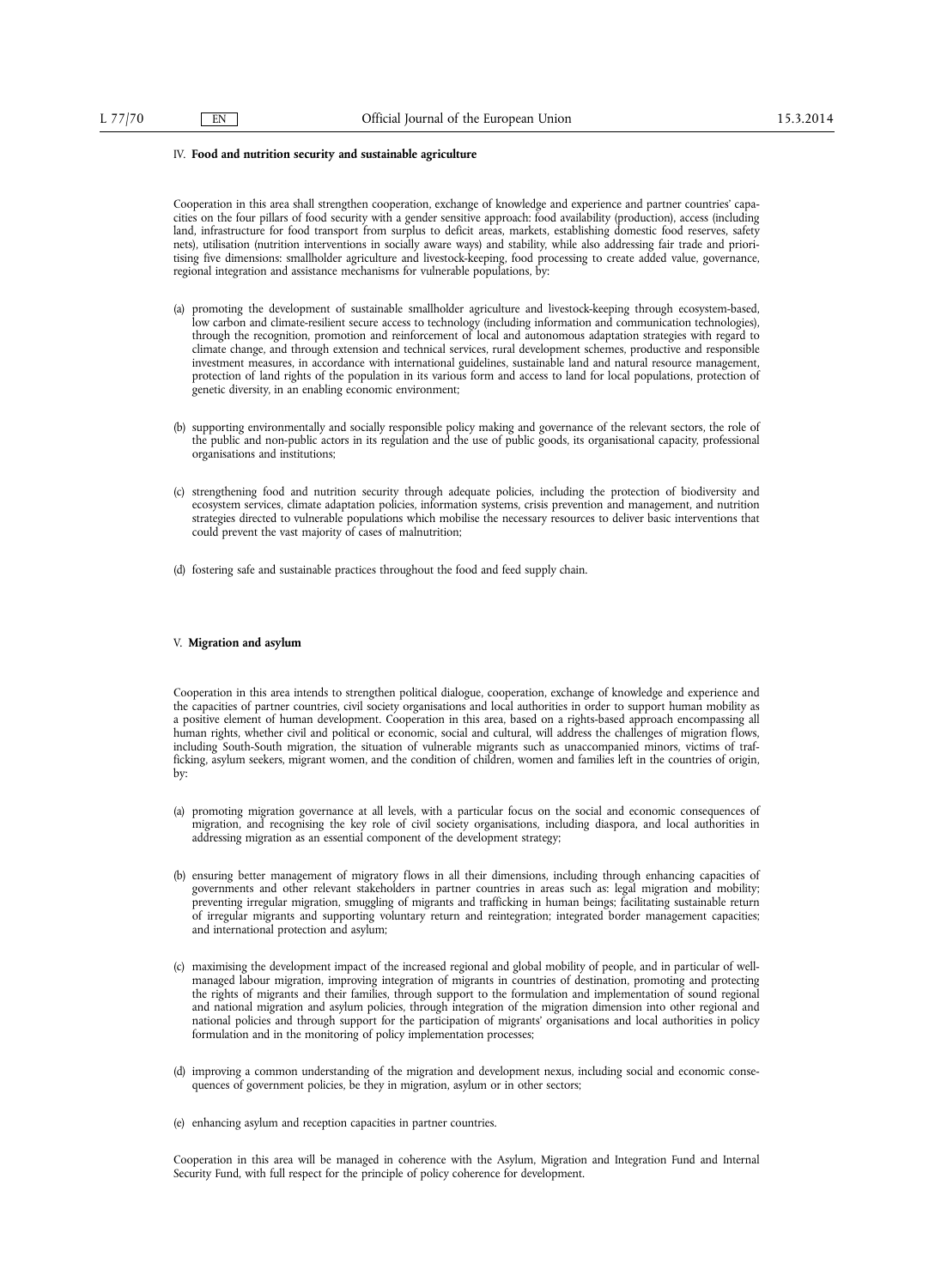#### B. 'CIVIL SOCIETY ORGANISATIONS AND LOCAL AUTHORITIES' PROGRAMME

In line with the conclusions of the Structured Dialogue Initiative of the Commission and the support of the Union to human rights, democracy and good governance, the objective of this programme is to strengthen civil society organisations and local authorities in partner countries and, when provided for in this Regulation, in the Union, candidate countries and potential candidates. It aims to foster an enabling environment for citizen participation and civil society action and cooperation, exchange of knowledge and experience and capacities of civil society organisations and local authorities in partner countries in support of internationally agreed development goals.

For the purpose of this Regulation, 'civil society organisations' are non-State, non-profit making actors operating on an independent and accountable basis which include: non governmental organisations, organisations representing indigenous peoples, organisations representing national and/or ethnic minorities, diaspora organisations, migrants' organisations in partner countries, local traders' associations and citizens' groups, cooperatives, employers associations and trade unions (social partners), organisations representing economic and social interests, organisations fighting corruption and fraud and promoting good governance, civil rights organisations and organisations combating discrimination, local organisations (including networks) involved in decentralised regional cooperation and integration, consumer organisations, women's and youth organisations, environmental, teaching, cultural, research and scientific organisations, universities, churches and religious associations and communities, the media and any non governmental associations and independent foundations, including independent political foundations, likely to contribute to the implementation of the objectives of this Regulation.

For the purpose of this Regulation, 'local authorities' encompass a large variety of sub-national levels and branches of government, i.e. municipalities, communities, districts, counties, provinces, regions etc.

This programme shall contribute to:

- (a) an inclusive and empowered society in partner countries through strengthened civil society organisations and local authorities and basic services delivered to populations in need;
- (b) an increased level of awareness in Europe regarding development issues and mobilising active public support in the Union, candidate countries and potential candidates for poverty reduction and sustainable development strategies in partner countries;
- (c) an increased capacity of European and Southern civil society and local authority networks, platforms and alliances to ensure a substantive and continued policy dialogue in the field of development and to promote democratic governance.

Possible activities to be supported by this programme:

- (a) interventions in partner countries which support vulnerable and marginalised groups by providing basic services delivered through civil society organisations and local authorities;
- (b) capacity development of the targeted actors complementary to support granted in the framework of the national programme, actions aiming at:
	- creating an enabling environment for citizen participation and civil society action and the capacity of civil society organisations to participate effectively in policy formulation and in the monitoring of policy implementation processes;
	- (ii) facilitating an improved dialogue and better interaction between civil society organisations, local authorities, the State and other development actors in the context of development;
	- (iii) strengthening the capacity of local authorities to participate effectively in the development process, acknowledging their particular role and specificities;
- (c) raising public awareness of development issues, empowering people to become active and responsible citizens and promoting formal and informal education for development in the Union, in candidate countries and potential candidates, to anchor development policy in society, to mobilise greater public support for action against poverty and for more equitable relations between developed and developing countries, to raise awareness of the issues and difficulties facing developing countries and their peoples, and to promote the right to a process of development in which all human rights and fundamental freedoms can be fully realised and the social dimension of globalisation;
- (d) coordination, capacity development and institutional strengthening of civil society and local authority networks, within their organisations and between different types of stakeholders active in the public debate on development as well as coordination, capacity development and institutional strengthening of Southern networks of civil society organisations and local authorities and umbrella organisations.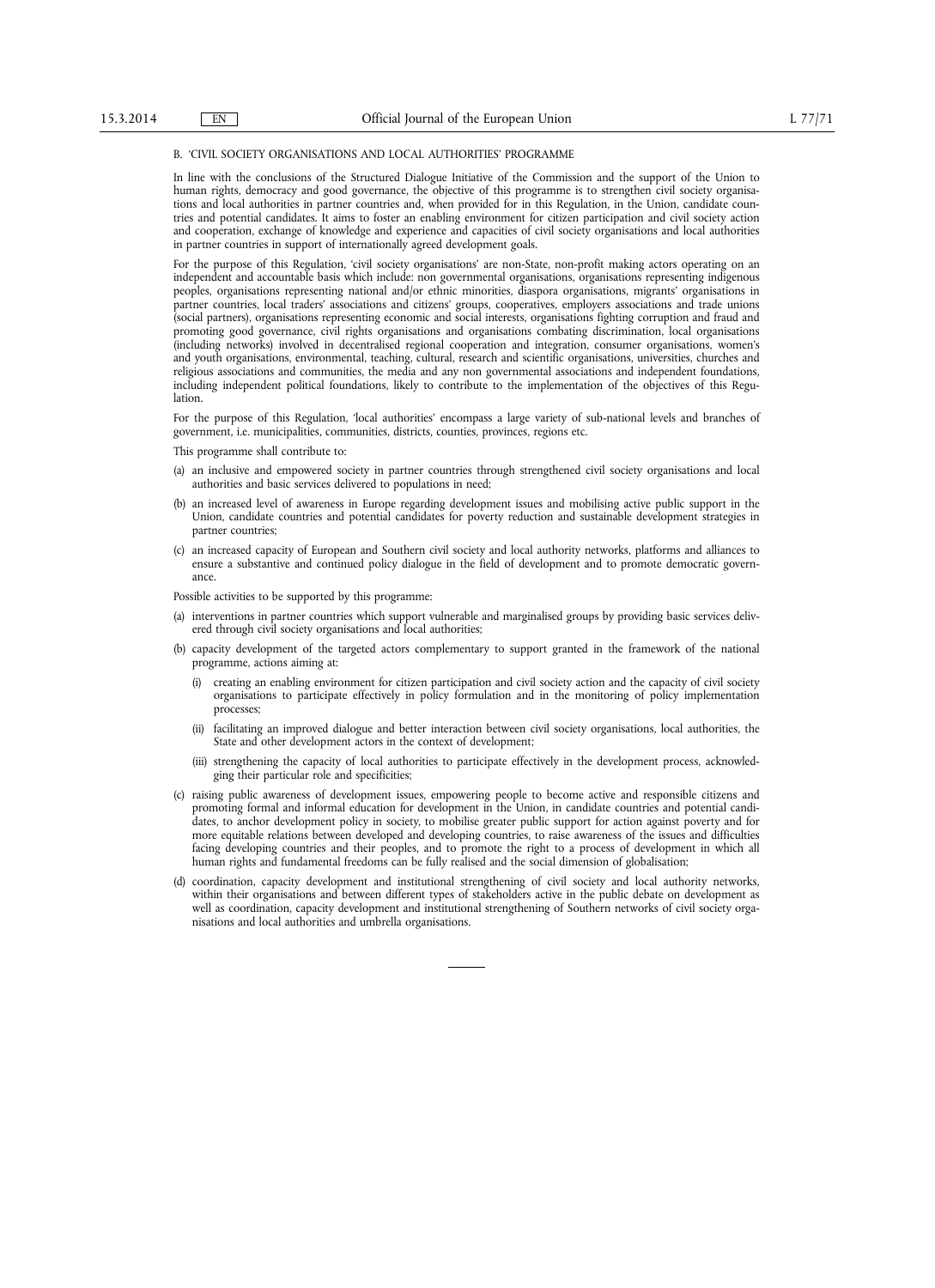# *ANNEX III*

# **AREAS OF COOPERATION UNDER THE PAN-AFRICAN PROGRAMME**

The Pan-African programme shall support the objectives and general principles of the strategic partnership between Africa and the Union. It shall promote the principles of a people-centred partnership and 'treating Africa as one', as well as coherence between the regional and continental levels. It shall focus on activities of a trans-regional, continental or global nature in and with Africa, and support joint Africa-EU initiatives in the global arena. The programme shall in particular provide support in the following areas of the partnership:

- (a) peace and security;
- (b) democratic governance and human rights;
- (c) trade, regional integration and infrastructure (including raw materials);
- (d) MDGs and post-2015 internationally agreed new development targets;
- (e) energy;
- (f) climate change and environment;
- (g) migration, mobility and employment;
- (h) science, information society and space;
- (i) cross-cutting issues.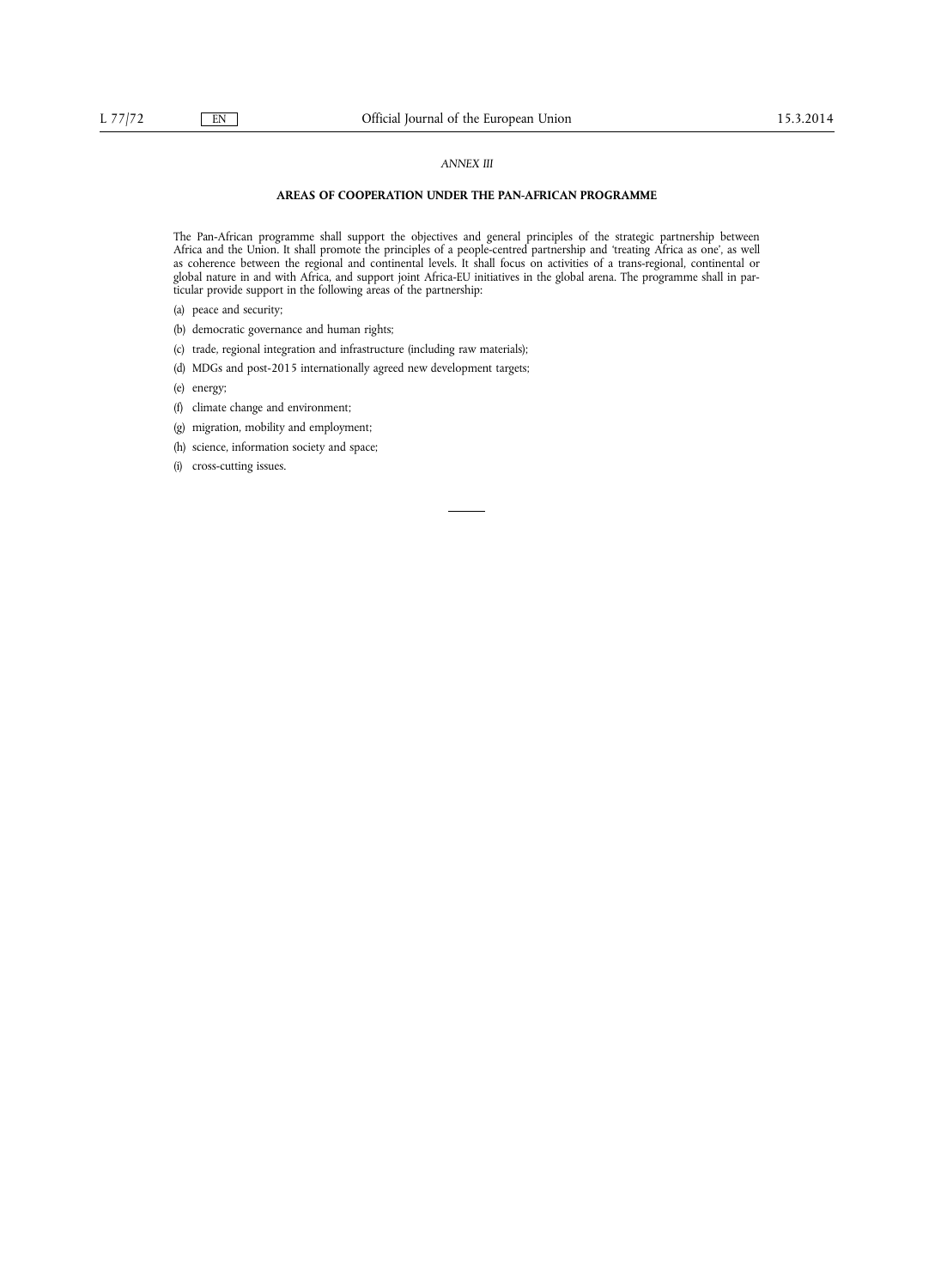# *ANNEX IV*

# **INDICATIVE FINANCIAL ALLOCATIONS FOR THE PERIOD 2014-2020**

|       |                     |                                    |                                                                                                                                                                                                                                                           | (monetary figures in EUR million) |
|-------|---------------------|------------------------------------|-----------------------------------------------------------------------------------------------------------------------------------------------------------------------------------------------------------------------------------------------------------|-----------------------------------|
| Total |                     |                                    |                                                                                                                                                                                                                                                           | 19 662                            |
| (1)   |                     |                                    | Geographic programmes                                                                                                                                                                                                                                     | 11 809 $(1)$                      |
|       | (a)                 |                                    | Per geographic area                                                                                                                                                                                                                                       |                                   |
|       |                     | (i)                                | Latin America                                                                                                                                                                                                                                             | 2 500                             |
|       |                     |                                    | (ii) South Asia                                                                                                                                                                                                                                           | 3813                              |
|       |                     |                                    | (iii) North and South East Asia                                                                                                                                                                                                                           | 2 8 7 0                           |
|       |                     |                                    | (iv) Central Asia                                                                                                                                                                                                                                         | 1 0 7 2                           |
|       |                     |                                    | (v) Middle East                                                                                                                                                                                                                                           | 545                               |
|       |                     |                                    | (vi) Other countries                                                                                                                                                                                                                                      | 251                               |
|       | (b)                 | Per area of cooperation            |                                                                                                                                                                                                                                                           |                                   |
|       |                     | (i)                                | Human rights, democracy and good governance                                                                                                                                                                                                               | at least 15 %                     |
|       |                     | (i)                                | Inclusive and sustainable growth for human development                                                                                                                                                                                                    | at least 45 %                     |
| (2)   | Thematic programmes |                                    |                                                                                                                                                                                                                                                           | 7 0 0 8                           |
|       | (a)                 | Global Public Goods and Challenges |                                                                                                                                                                                                                                                           | 5 101                             |
|       |                     | (i)                                | Environment and climate change $(2)$                                                                                                                                                                                                                      | 27 %                              |
|       |                     |                                    | (ii) Sustainable energy                                                                                                                                                                                                                                   | 12 %                              |
|       |                     |                                    | (iii) Human development including decent work, social justice and culture                                                                                                                                                                                 | 25 %                              |
|       |                     |                                    | of which:                                                                                                                                                                                                                                                 |                                   |
|       |                     |                                    | — Health                                                                                                                                                                                                                                                  | at least 40 %                     |
|       |                     |                                    | - Education, knowledge and skills                                                                                                                                                                                                                         | at least 17,5 %                   |
|       |                     |                                    | - Gender equality, women empowerment and protection of women's and<br>girls' rights; children and young people, non-discrimination; employment,<br>skills, social protection and social inclusion; growth, jobs and private<br>sector engagement, culture | at least 27,5 %                   |
|       |                     |                                    | (iv) Food and nutrition security and sustainable agriculture                                                                                                                                                                                              | 29 %                              |
|       |                     | (v)                                | Migration and asylum                                                                                                                                                                                                                                      | 7 %                               |
|       |                     |                                    | At least 50 % of the funds, prior to the use of the markers based on OECD methodology (Rio markers), will serve for<br>climate action and environment-related objectives.                                                                                 |                                   |
|       |                     |                                    | (b) Civil Society Organizations and Local Authorities                                                                                                                                                                                                     | 1.007                             |

| (b) Civil Society Organisations and Local Authorities | - 907 |
|-------------------------------------------------------|-------|
| (3) Pan-African programme                             | 84'   |

<sup>(</sup> 1 ) Of which 758 million EUR unallocated funds.

<sup>(</sup> 2 ) In principle funds will be allocated evenly between environment and climate change.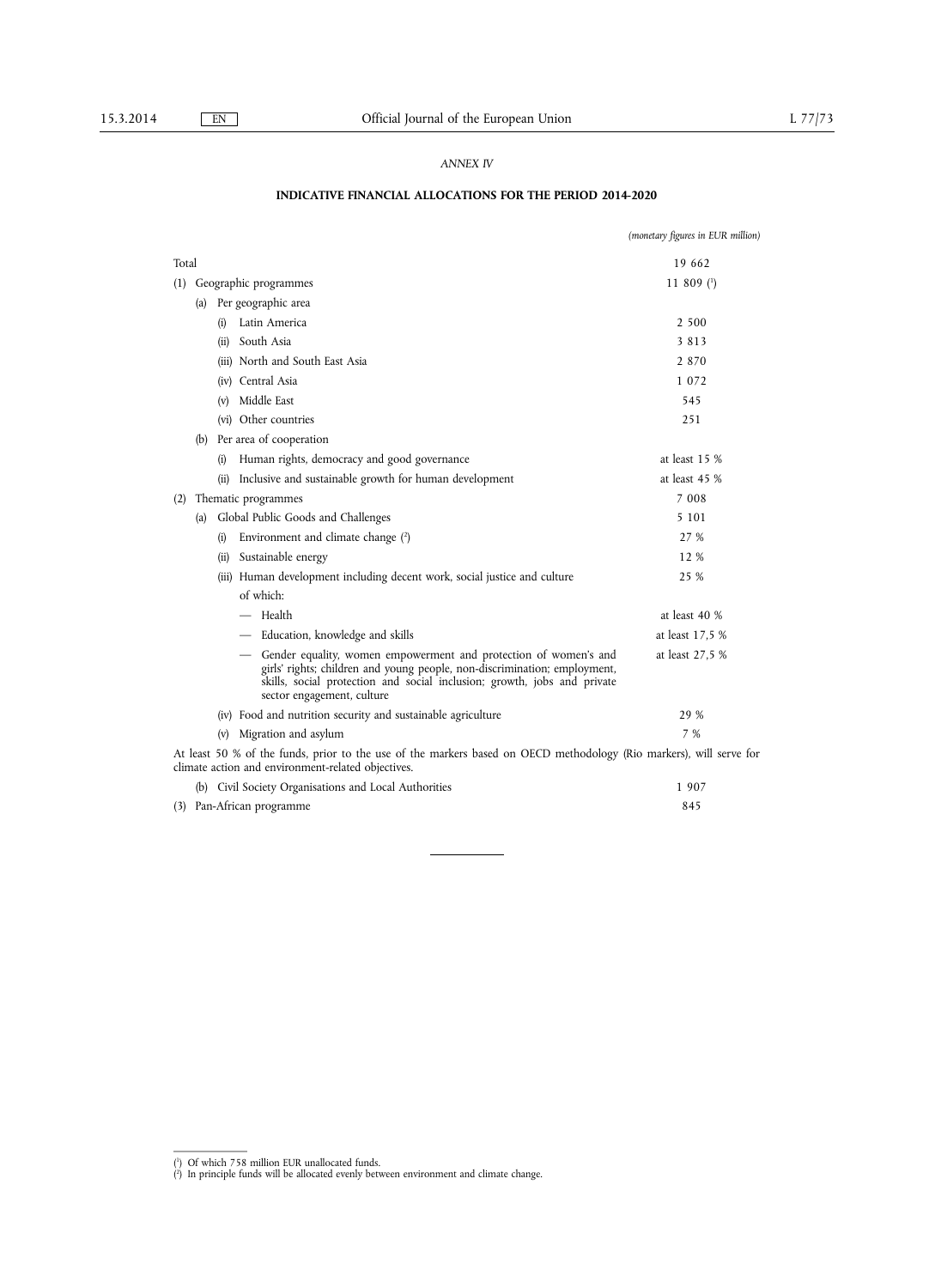### **Declaration by the European Commission on the strategic dialogue with the European Parliament** ( 1 )

On the basis of Article 14 TEU, the European Commission will conduct a strategic dialogue with the European Parliament prior to the programming of the Regulation (EU) No 233/2014 of the European Parliament and of the Council of 11 March 2014 establishing a financing instrument for development cooperation for the period 2014-2020 and after initial consultation of its relevant beneficiaries, where appropriate. The European Commission will present to the European Parliament the relevant available documents on programming with indicative allocations foreseen per country/region, and, within a country/region, priorities, possible results and indicative allocations foreseen per priority for geographic programmes, as well as the choice of assistance modalities (\*). The European Commission will present to the European Parliament the relevant available documents on programming with thematic priorities, possible results, choice of assistance modalities (\*), and financial allocations for such priorities foreseen in thematic programmes. The European Commission will take into account the position expressed by the European Parliament on the matter.

The European Commission will conduct a strategic dialogue with the European Parliament in preparing the mid-term review and before any substantial revision of the programming documents during the period of validity of this Regulation.

The European Commission, if invited by the European Parliament, will explain where the European Parliament's observations have been taken into consideration in the programming documents and any other follow-up given to the strategic dialogue.

( 1 ) The European Commission will be represented at the responsible Commissioner level

(\*) Where applicable.

# **Declaration by the European Parliament, the Council of the European Union and the European Commission on point (ii) of point (b) of Article 5(2) of Regulation No 233/2014 of the European Parliament and of the Council of 11 March 2014 establishing an instrument for development cooperation for the period 2014-2020**

With regard to the application of point (ii) of point (b) of Article 5(2) Regulation No 233/2014 of the European Parliament and of the Council of 11 March 2014 establishing an instrument for development cooperation for the period 2014-2020 at the time of entry into force of that Regulation, the following partner countries are considered eligible for bilateral cooperation, as exceptional cases, including in view of the phasing out of development grant aid: Cuba, Colombia, Ecuador, Peru and South Africa.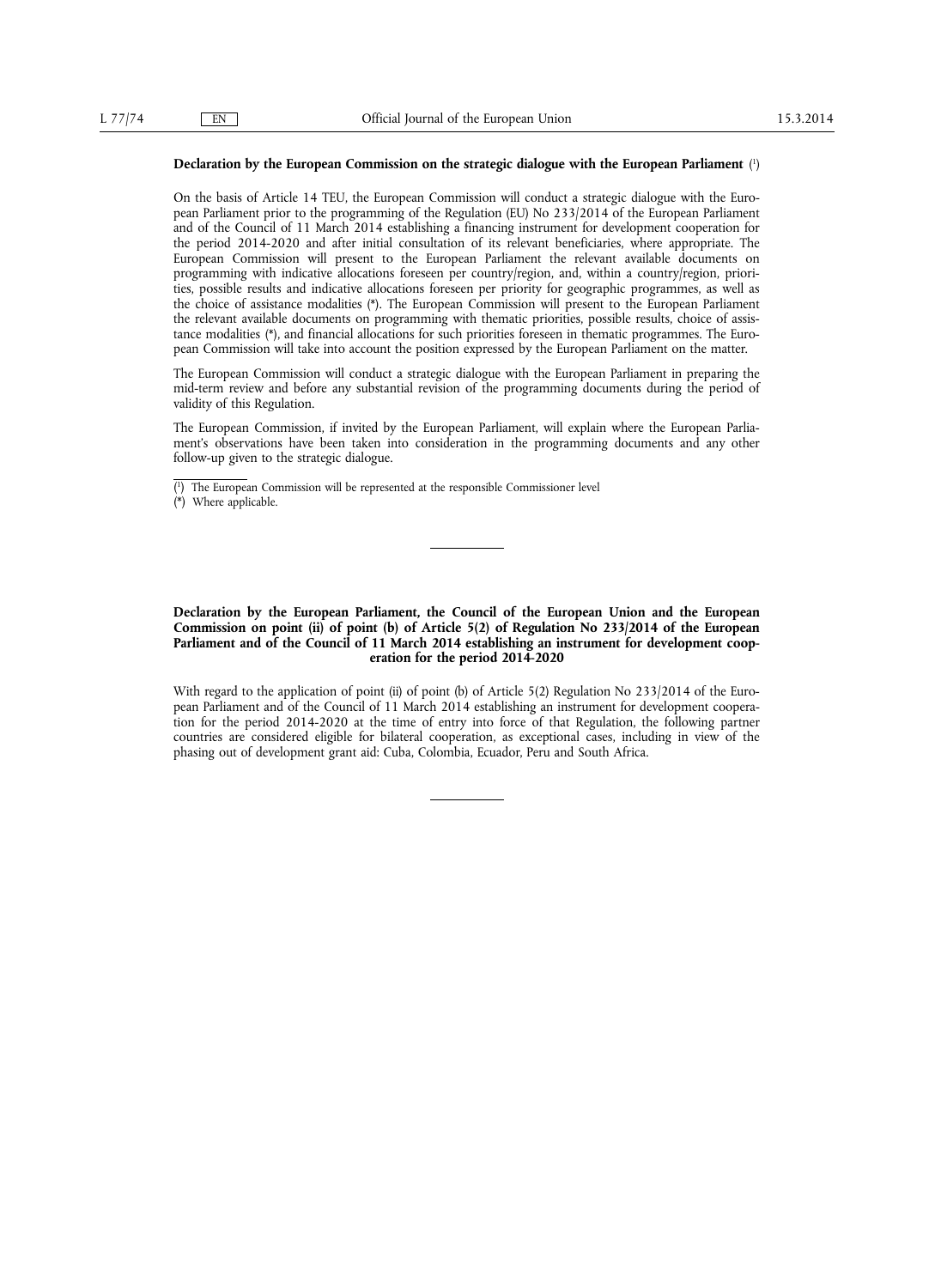# **Declaration by the European Commission on Article 5 of Regulation No 233/2014 of the European Parliament and of the Council of 11 March 2014 establishing an instrument for development cooperation for the period 2014-2020**

The European Commission will seek the views of the European Parliament before changing the application of point (ii) of point (b) of Article 5(2) of Regulation No 233/2014 of the European Parliament and of the Council of 11 March 2014 establishing an instrument for development cooperation for the period 2014-2020.

### **Declaration by the European Commission on allocation for basic services**

The Regulation No 233/2014 of the European Parliament and of the Council of 11 March 2014 establishing an instrument for development cooperation for the period 2014-2020 should enable the Union to contribute to fulfilling the joint Union commitment of providing continued support for human development to improve people's lives in line with the Millennium Development Goals. At least 20 % of allocated assistance under that Regulation will be allocated to basic social services, with a focus on health and education, and to secondary education, recognising that a degree of flexibility must be the norm, such as cases where exceptional assistance is involved. Data concerning the respect of this declaration will be included in the annual report referred to in Article 13 of the Regulation No 236/2014 of the European Parliament and of the Council of 11 March 2014 laying down common rules and procedures for the implementation of the Union's instrument for financing external action.